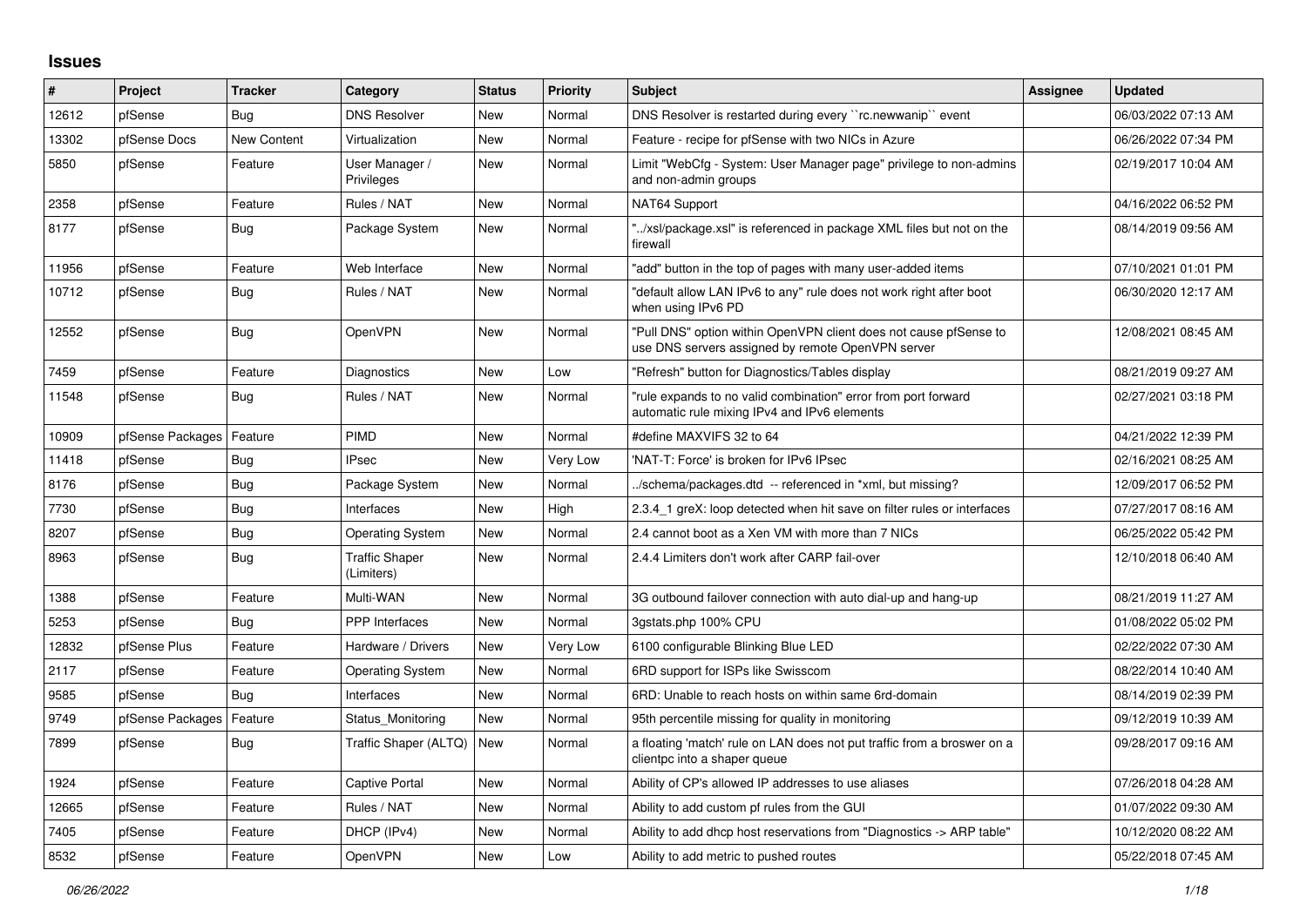| $\vert$ # | Project                | <b>Tracker</b> | Category            | <b>Status</b> | <b>Priority</b> | Subject                                                                                                             | Assignee | <b>Updated</b>      |
|-----------|------------------------|----------------|---------------------|---------------|-----------------|---------------------------------------------------------------------------------------------------------------------|----------|---------------------|
| 8236      | pfSense                | Feature        | DNS Resolver        | New           | Normal          | Ability to configure "forward-first" and "forward-host" options for more<br>robust domain overrides in DNS Resolver |          | 12/26/2017 01:26 AM |
| 2218      | pfSense                | Feature        | CARP                | New           | Normal          | Ability to delay CARP master status at boot time                                                                    |          | 03/03/2021 11:57 AM |
| 855       | pfSense                | Feature        | Multi-WAN           | <b>New</b>    | Normal          | Ability to selectively kill states on gateways recovery                                                             |          | 03/11/2022 08:30 AM |
| 7495      | pfSense                | Feature        | <b>DNS Resolver</b> | New           | Low             | Ability to set TTL for local for Unbound host overrides and dhcp leases                                             |          | 03/06/2018 09:46 AM |
| 628       | pfSense                | Feature        | Web Interface       | New           | Low             | Ability to specify listen IP address of management services (SSH, web<br>interface)                                 |          | 07/09/2021 01:21 PM |
| 9725      | pfSense Packages       | Feature        | ACME                | <b>New</b>    | Very Low        | Ability to use template variables in acme package                                                                   |          | 09/04/2019 07:12 AM |
| 3185      | pfSense                | Feature        | DHCP (IPv6)         | New           | Normal          | Accommodate a DHCPv6 failover-like mechanism                                                                        |          | 11/24/2017 10:44 AM |
| 8213      | pfSense Packages   Bug |                | haproxy             | New           | Normal          | acl src file not populated from alias                                                                               |          | 12/21/2017 02:02 PM |
| 9299      | pfSense Packages       | Feature        | <b>ACME</b>         | New           | Normal          | ACME package: Automate add/remove firewall rule for port<br>forwarding                                              |          | 01/30/2019 10:09 PM |
| 9833      | pfSense Packages       | Feature        | <b>ACME</b>         | New           | Normal          | ACME: add ability to use custom ACME server                                                                         |          | 04/07/2022 11:31 AM |
| 8560      | pfSense Packages   Bug |                | <b>ACME</b>         | New           | Normal          | ACME: can't update DNS records in DNSMadeEasy registar for<br>several domains with different API keys/ids           |          | 06/08/2018 01:28 PM |
| 8285      | pfSense                | <b>Bug</b>     | Web Interface       | <b>New</b>    | Normal          | Actions on stale data may result in catastrophic results                                                            |          | 01/16/2018 08:08 PM |
| 12570     | pfSense Docs           | Correction     | General             | New           | Normal          | Active appliance list missing 6100                                                                                  |          | 12/06/2021 11:41 AM |
| 13136     | pfSense Packages       | Feature        | pfBlockerNG         | New           | Normal          | Add crypt0rr DNS-over-HTTPS (DOH) provider list feeds                                                               |          | 05/07/2022 02:27 AM |
| 96        | pfSense                | Feature        | Rules / NAT         | New           | Normal          | Add "All local networks" to source and destination drop down boxen in<br>firewall rules                             |          | 02/06/2016 04:53 AM |
| 8224      | pfSense Packages       | Feature        | FreeRADIUS          | New           | Normal          | Add "OU" field to FreeRADIUS page                                                                                   |          | 02/21/2018 12:53 AM |
| 12162     | pfSense Docs           | Todo           | Products            | New           | Normal          | Add "usb reset" as possible solution for non-booting flash drives on<br>the SG-1100                                 |          | 10/07/2021 02:19 PM |
| 12025     | pfSense                | Todo           | Web Interface       | New           | Very Low        | Add 1:1 Validation to Notify Someone They are 1:1 NAT'ing an<br><b>Interface Address</b>                            |          | 06/11/2021 10:05 AM |
| 12546     | pfSense Plus           | Feature        | Authentication      | New           | Normal          | Add 2FA Support to pfSense Plus Local Database Authentication                                                       |          | 06/25/2022 05:30 PM |
| 5474      | pfSense                | Feature        | Interfaces          | <b>New</b>    | Normal          | Add 802.1x configuration to wired interfaces.                                                                       |          | 03/16/2016 04:32 PM |
| 4776      | pfSense                | Feature        | Wireless            | New           | Normal          | Add 802.1x dynamic vlan support                                                                                     |          | 10/02/2020 07:42 AM |
| 7888      | pfSense                | Feature        | Package System      | <b>New</b>    | Normal          | Add a button in package manager GUI to upgrade all packages                                                         |          | 09/28/2017 05:50 AM |
| 7761      | pfSense                | Feature        | Rules / NAT         | <b>New</b>    | Normal          | Add a way to match on IPv6 proto=0 (hop-by-hop header extension)                                                    |          | 08/13/2019 03:49 PM |
| 6917      | pfSense                | Feature        | Upgrade             | New           | Normal          | Add ability to choose from what IP/IFACE you search for updates                                                     |          | 11/11/2016 09:51 AM |
| 6038      | pfSense                | Feature        | Interfaces          | New           | Normal          | Add ability to configure which interface is chosen for defining<br>hostname IP in /etc/hosts                        |          | 07/07/2017 09:56 AM |
| 12190     | pfSense                | Feature        | Rules / NAT         | New           | Normal          | Add ability to reference ipv6 prefix in firewall rules and aliases                                                  |          | 08/05/2021 01:47 PM |
| 12551     | pfSense                | Feature        | <b>DNS Resolver</b> | New           | Low             | Add ability to set DNS resolver search domain list                                                                  |          | 12/01/2021 11:18 AM |
| 11156     | pfSense Packages       | Feature        | pfBlockerNG         | New           | Normal          | Add an option include subdomains for the noAAAA feature                                                             |          | 12/11/2020 10:19 AM |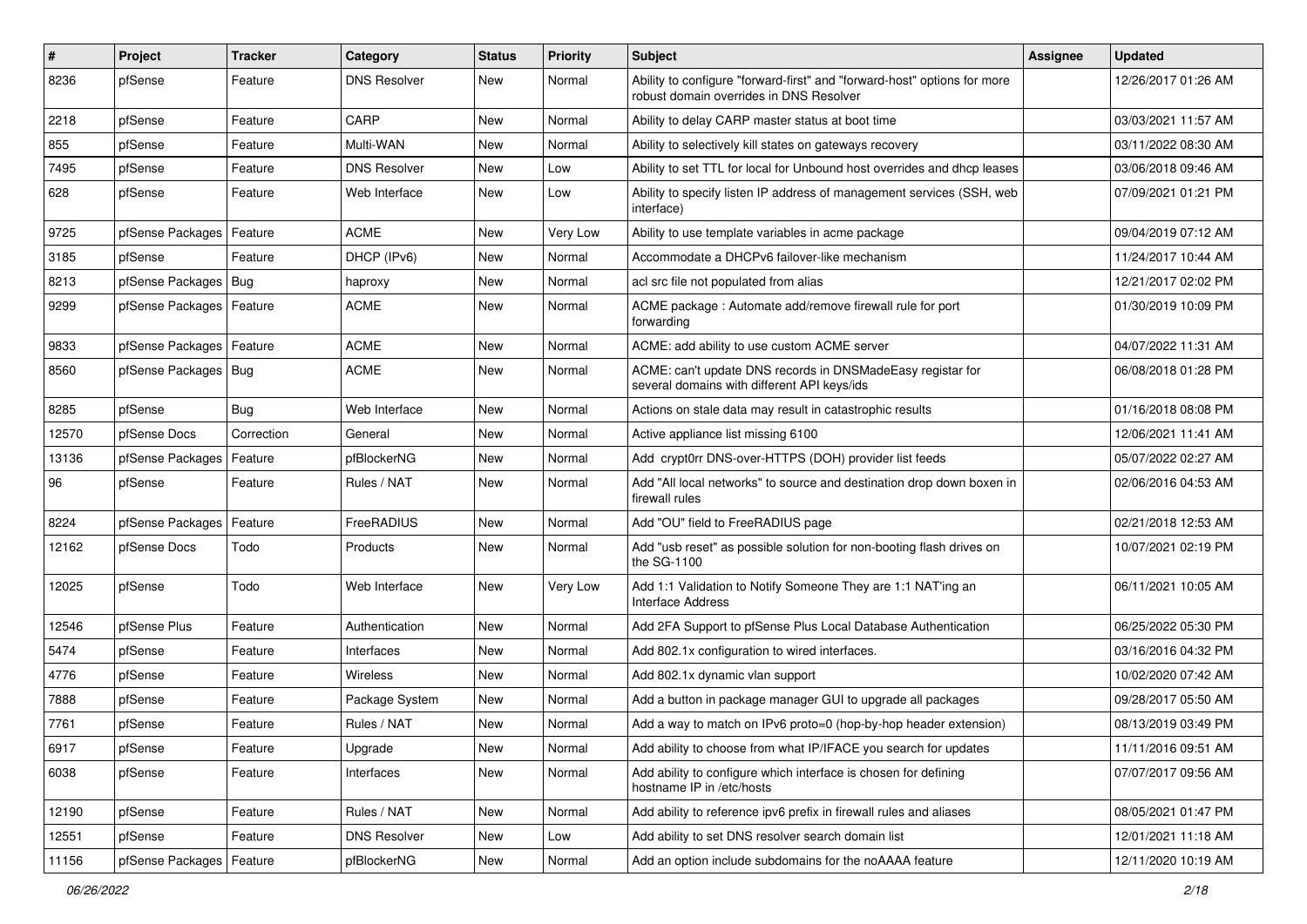| $\vert$ # | Project                    | <b>Tracker</b> | Category                | <b>Status</b> | <b>Priority</b> | Subject                                                                                    | <b>Assignee</b> | <b>Updated</b>      |
|-----------|----------------------------|----------------|-------------------------|---------------|-----------------|--------------------------------------------------------------------------------------------|-----------------|---------------------|
| 12300     | pfSense                    | Feature        | Hardware / Drivers      | New           | Normal          | Add Aquantia Atlantic driver to pfsense                                                    |                 | 09/14/2021 06:49 AM |
| 10466     | pfSense Packages   Feature |                | Suricata                | <b>New</b>    | Low             | Add checkbox to Suricata blocked host view to resolve all resolvable<br>IP's automatically |                 | 02/02/2022 06:04 PM |
| 12564     | pfSense                    | Feature        | Aliases / Tables        | <b>New</b>    | Low             | add column to show that an Alias is in use by or not                                       |                 | 12/04/2021 07:25 PM |
| 10962     | pfSense                    | Feature        | Dynamic DNS             | New           | Normal          | Add Cpanel support for Dynamic DNS Clients                                                 |                 | 12/28/2020 01:56 PM |
| 9912      | pfSense Packages           | Feature        | ntop                    | <b>New</b>    | Normal          | add custom DPI to ntopng                                                                   |                 | 11/18/2019 10:57 AM |
| 10395     | pfSense                    | Feature        | Dashboard               | New           | Low             | Add Dashboard System Information support for more PC Engines<br>APU boards                 |                 | 02/17/2022 01:02 AM |
| 12097     | pfSense Packages           | Feature        | pfBlockerNG             | New           | Normal          | Add dnsbl and geoip logs to system log                                                     |                 | 07/06/2021 01:25 PM |
| 12805     | pfSense Docs               | New Content    | General                 | <b>New</b>    | Very Low        | Add documentation about what triggers a notfication                                        |                 | 02/15/2022 05:10 PM |
| 11369     | pfSense                    | Feature        | Operating System        | New           | Low             | add Enabling IPv6 Source Address Validation support                                        |                 | 02/04/2021 10:03 AM |
| 3899      | pfSense                    | Feature        | Web Interface           | <b>New</b>    | Normal          | Add feature to allow reordering of <package> items in config.xml</package>                 |                 | 09/27/2014 04:40 PM |
| 13201     | pfSense Packages           | Feature        | pfBlockerNG             | New           | Normal          | Add FireHol Security IP Feeds                                                              |                 | 05/23/2022 06:34 AM |
| 12465     | pfSense Packages           | Feature        | haproxy                 | <b>New</b>    | Normal          | Add forwardfor advanced usecases                                                           |                 | 10/16/2021 07:35 PM |
| 7720      | pfSense                    | Feature        | Hardware / Drivers      | New           | Normal          | Add general watchdog kernel modules (like ichwd) and watchdogd<br>support in the GUI.      |                 | 08/19/2019 01:20 PM |
| 8372      | pfSense                    | Feature        | Logging                 | New           | Normal          | add gui setting to adjust refresh rate for dynamic firewall logs                           |                 | 08/14/2019 10:31 AM |
| 4628      | pfSense                    | Feature        | Web Interface           | <b>New</b>    | Normal          | Add GUI to manage loader tunables (e.g. loader.conf.local)                                 |                 | 09/16/2015 04:28 PM |
| 13244     | pfSense                    | Feature        | Web Interface           | New           | Normal          | Add help text under Timezone settings in the GUI                                           |                 | 06/03/2022 01:00 PM |
| 6412      | pfSense                    | Feature        | <b>Operating System</b> | <b>New</b>    | Normal          | Add includedir directive for /var/etc/xinet.d to xinetd configuration                      |                 | 08/13/2019 01:23 PM |
| 12711     | pfSense Packages           | Feature        | Telegraf                | <b>New</b>    | Normal          | Add InfluxDB V2 support                                                                    |                 | 01/21/2022 02:54 AM |
| 746       | pfSense                    | Feature        | Rules / NAT             | New           | Normal          | Add interface group to source/dest drop downs                                              |                 | 07/19/2010 05:10 PM |
| 12459     | pfSense                    | Todo           | Virtual IP Addresses    | <b>New</b>    | Normal          | Add IP Alias subnet input validation                                                       |                 | 10/15/2021 09:35 AM |
| 7626      | pfSense                    | Feature        | Interfaces              | New           | Normal          | Add IPoE support for WAN                                                                   |                 | 01/01/2022 12:31 AM |
| 9798      | pfSense Packages           | Feature        | pfBlockerNG             | <b>New</b>    | Normal          | add ipv4 and ipv6 dnscrypt-resolvers feeds                                                 |                 | 10/14/2021 09:48 AM |
| 11703     | pfSense Packages           | Feature        | <b>FRR</b>              | New           | Normal          | add Krill and Routinator support BGP RPKI                                                  |                 | 03/18/2021 07:47 PM |
| 12370     | pfSense                    | Feature        | Rules / NAT             | <b>New</b>    | Low             | Add limiters to Queue column on firewall rule list                                         |                 | 09/14/2021 07:37 AM |
| 5307      | pfSense                    | Feature        | <b>RRD Graphs</b>       | New           | Low             | Add logarithmic scale option to RRD graphs                                                 |                 | 10/14/2015 07:37 AM |
| 1136      | pfSense                    | Feature        | Rules / NAT             | New           | Normal          | Add logic to automatically avoid route-to for static route networks                        |                 | 10/09/2018 05:11 AM |
| 12860     | pfSense Packages   Feature |                | New Package<br>Request  | New           | Normal          | add mmc-utils package to all images                                                        |                 | 02/24/2022 07:18 AM |
| 8099      | pfSense Packages   Feature |                | Telegraf                | New           | Normal          | Add more configuration flexibility to Telegraf                                             |                 | 08/13/2019 09:39 AM |
| 8558      | pfSense                    | Feature        | Web Interface           | New           | Normal          | Add more table sorting in various UI pages                                                 |                 | 08/21/2019 09:14 AM |
| 290       | pfSense                    | Feature        | Multi-WAN               | New           | Low             | Add Multi-WAN awareness to UPnP                                                            |                 | 01/06/2016 05:24 PM |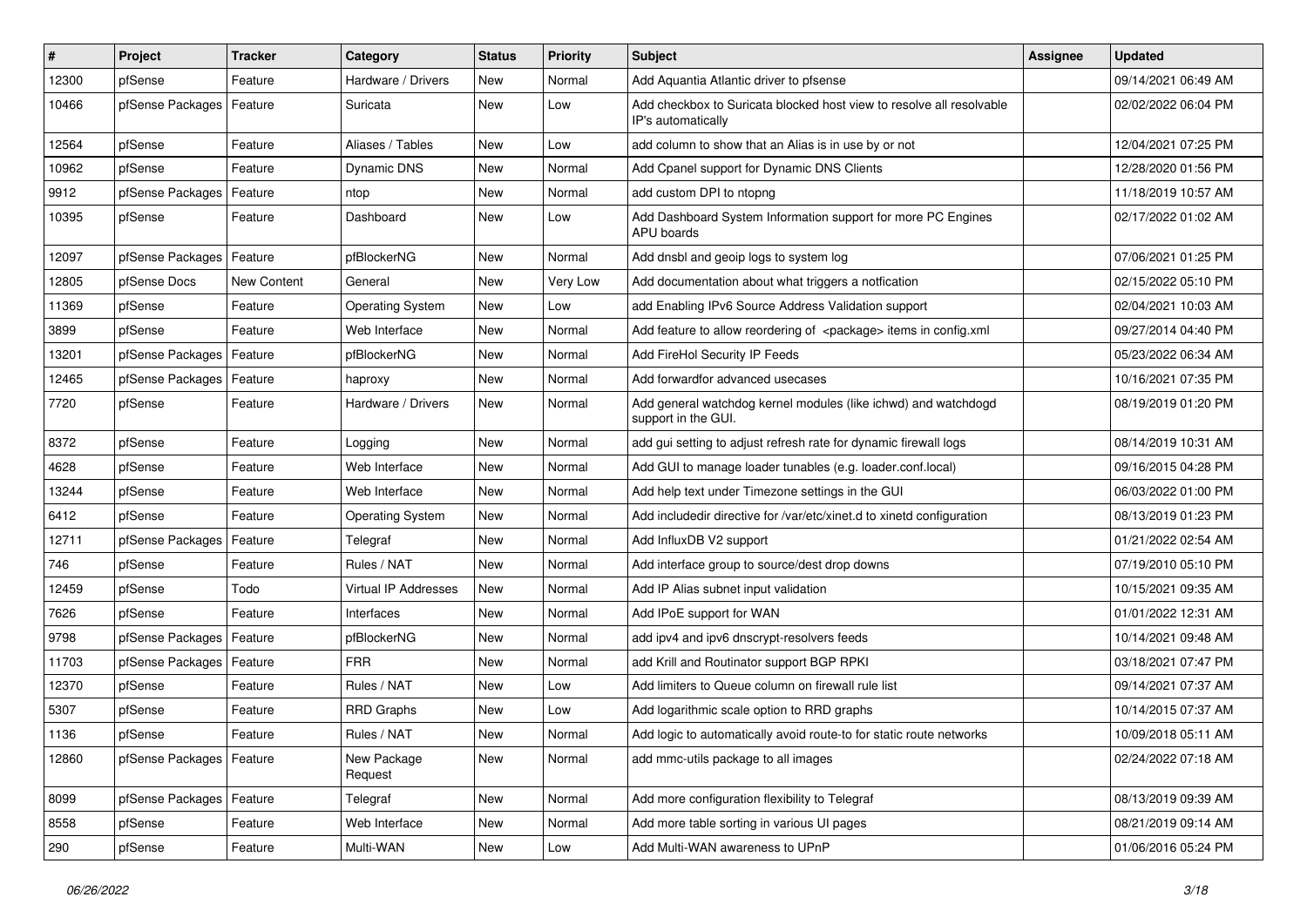| $\vert$ # | Project          | <b>Tracker</b> | Category               | <b>Status</b> | <b>Priority</b> | <b>Subject</b>                                                                                             | <b>Assignee</b> | <b>Updated</b>      |
|-----------|------------------|----------------|------------------------|---------------|-----------------|------------------------------------------------------------------------------------------------------------|-----------------|---------------------|
| 753       | pfSense          | Feature        | OpenVPN                | <b>New</b>    | Normal          | Add OpenVPN foreign option support                                                                         |                 | 09/02/2019 10:38 AM |
| 13009     | pfSense          | Feature        | OpenVPN                | <b>New</b>    | Normal          | Add option for multiple remote addresses to OpenVPN Client                                                 |                 | 03/31/2022 12:42 PM |
| 7800      | pfSense          | Feature        | Logging                | New           | Normal          | Add option for state logging                                                                               |                 | 08/13/2019 03:51 PM |
| 7686      | pfSense Packages | Feature        | haproxy                | New           | Normal          | Add option in HAProxy to configure SSL defaults based on the Mozilla<br><b>SSL Configuration Generator</b> |                 | 08/16/2019 01:09 PM |
| 11056     | pfSense          | Feature        | Interfaces             | <b>New</b>    | Normal          | Add option to disable flow-control on interfaces in GUI                                                    |                 | 11/11/2020 04:41 PM |
| 4098      | pfSense          | Feature        | Authentication         | <b>New</b>    | Normal          | Add option to force a password change on login                                                             |                 | 08/21/2019 10:31 AM |
| 12329     | pfSense Packages | Feature        | Avahi                  | <b>New</b>    | Normal          | Add optional floating firewall rules for IPv4 and IPv6                                                     |                 | 02/09/2022 04:43 PM |
| 8330      | pfSense          | Feature        | DHCP (IPv4)            | <b>New</b>    | Normal          | add options for ddns-local-address statements                                                              |                 | 04/27/2021 12:31 PM |
| 3882      | pfSense          | Feature        | Web Interface          | <b>New</b>    | Normal          | Add OUI database to the base system, remove dependency on nmap                                             |                 | 03/08/2018 06:44 PM |
| 10547     | pfSense Packages | Feature        | New Package<br>Request | New           | Normal          | Add package addrwatch. Addrwatch is like arpwatch but works with<br>ipv4 and ipv6                          |                 | 05/11/2020 09:20 AM |
| 9315      | pfSense Packages | l Feature      | New Package<br>Request | <b>New</b>    | Normal          | Add Package: dnscrypt-proxy                                                                                |                 | 03/05/2021 02:38 AM |
| 2771      | pfSense          | Feature        | Rules / NAT            | <b>New</b>    | Normal          | Add packet tracing simulator                                                                               |                 | 08/13/2019 12:24 PM |
| 10839     | pfSense          | Feature        | Traffic Shaper (ALTQ)  | <b>New</b>    | Normal          | Add popular messengers to the Traffic Shaper Wizard                                                        |                 | 08/18/2020 10:07 AM |
| 5360      | pfSense          | Feature        | UPnP/NAT-PMP           | <b>New</b>    | Normal          | Add possibility to configure independent "UPnP & NAT-PMP"<br>instances                                     |                 | 10/31/2015 04:25 AM |
| 8216      | pfSense Packages | Feature        | Telegraf               | <b>New</b>    | Normal          | Add prometheus output for telegraf                                                                         |                 | 09/09/2020 05:33 AM |
| 6804      | pfSense          | Feature        | Diagnostics            | <b>New</b>    | Very Low        | Add row counter into Diagnostics -> Edit File                                                              |                 | 08/20/2019 03:44 PM |
| 9060      | pfSense          | Feature        | Logging                | <b>New</b>    | Normal          | add rule name filtering field for firewall log viewer                                                      |                 | 08/14/2019 12:38 PM |
| 4997      | pfSense          | Feature        | Rules / NAT            | <b>New</b>    | Normal          | Add setting option to choose default log action for new firewall rules                                     |                 | 08/20/2019 03:29 PM |
| 9044      | pfSense Packages | Feature        | New Package<br>Request | <b>New</b>    | Normal          | <b>Add SoftEther</b>                                                                                       |                 | 11/02/2019 10:51 AM |
| 9222      | pfSense          | Feature        | Authentication         | <b>New</b>    | Normal          | Add sshguard log when release an IP                                                                        |                 | 08/14/2019 01:00 PM |
| 13058     | pfSense          | Todo           | Rules / NAT            | New           | Normal          | Add static routes and directly connected networks back to policy route<br>negation rules                   |                 | 04/13/2022 08:05 AM |
| 5525      | pfSense          | Feature        | OpenVPN                | <b>New</b>    | Normal          | Add static routes for OpenVPN client remote peer addresses when<br>using non-default WANs                  |                 | 11/25/2015 08:44 AM |
| 13296     | pfSense          | Feature        | DHCP (IPv6)            | <b>New</b>    | Normal          | Add support for DHCP6 OPTION PD EXCLUDE (RFC 6603)                                                         |                 | 06/24/2022 10:10 PM |
| 12286     | pfSense Packages | <b>Bug</b>     | FreeRADIUS             | <b>New</b>    | Normal          | Add support for ntlm auth in LDAP                                                                          |                 | 08/20/2021 08:27 AM |
| 13260     | pfSense          | Feature        | Authentication         | <b>New</b>    | Normal          | Add support for OpenVPN static-challenge                                                                   |                 | 06/09/2022 02:04 PM |
| 10600     | pfSense Packages | Feature        | pfBlockerNG            | New           | Normal          | Add support for pfBlockerNG "Action list" feature                                                          |                 | 08/10/2020 02:39 AM |
| 11931     | pfSense Packages | Feature        | <b>ACME</b>            | <b>New</b>    | Normal          | Add support for validating a domain's ownership via Google Cloud<br>Cloud DNS                              |                 | 02/15/2022 03:18 AM |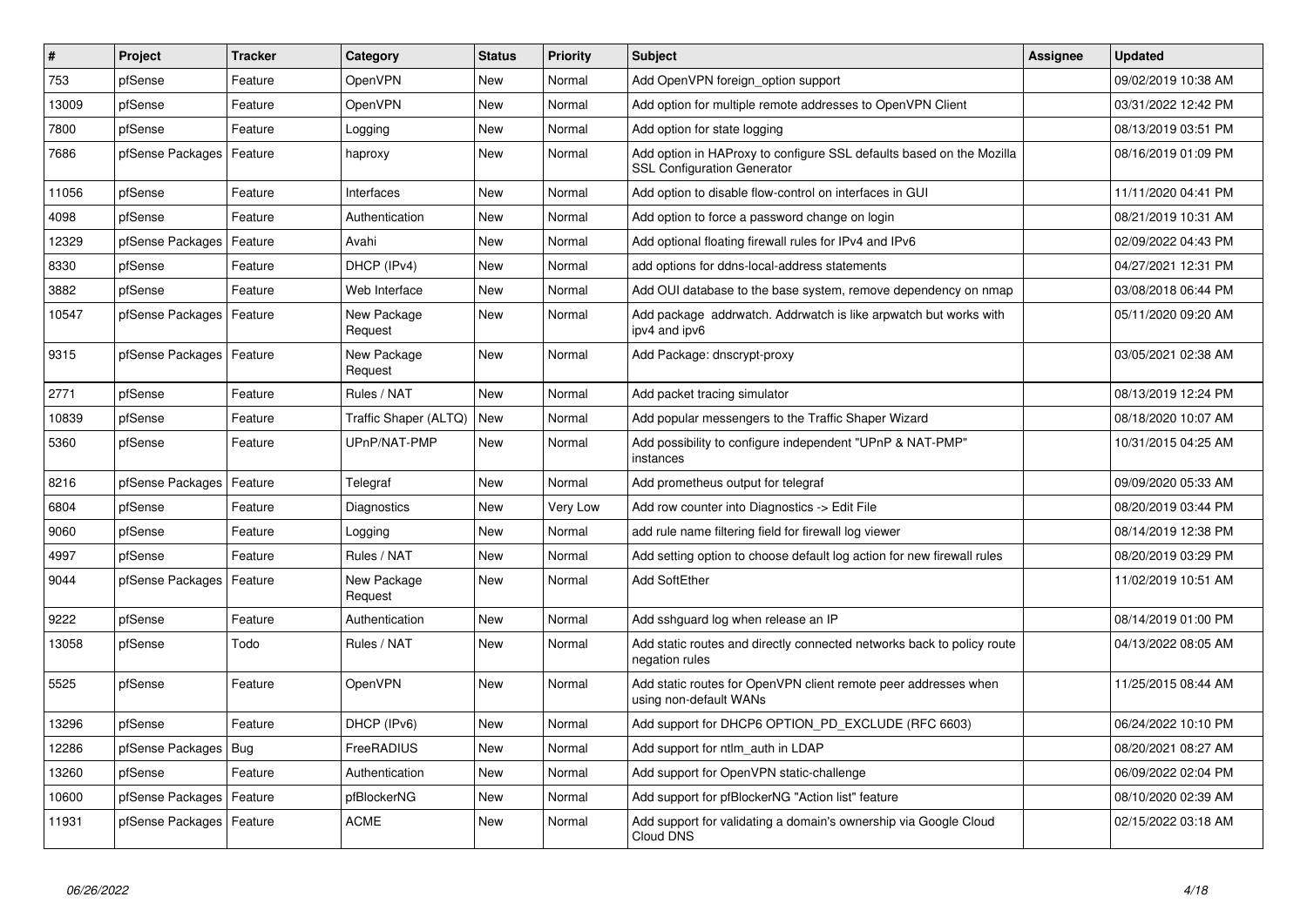| $\vert$ # | Project          | <b>Tracker</b> | Category                 | <b>Status</b> | <b>Priority</b> | <b>Subject</b>                                                                                                   | <b>Assignee</b> | <b>Updated</b>      |
|-----------|------------------|----------------|--------------------------|---------------|-----------------|------------------------------------------------------------------------------------------------------------------|-----------------|---------------------|
| 9238      | pfSense Packages | Feature        | New Package<br>Request   | New           | Normal          | Add support for Zerotier                                                                                         |                 | 05/17/2021 01:58 PM |
| 12139     | pfSense          | Feature        | <b>DNS Forwarder</b>     | New           | Normal          | Add support in for specifying a DNSMASQ configuration file                                                       |                 | 07/16/2021 09:45 PM |
| 10223     | pfSense          | Feature        | Interfaces               | <b>New</b>    | Normal          | Add the ability to create additional loopback interfaces                                                         |                 | 12/15/2020 04:35 PM |
| 12521     | pfSense          | Feature        | <b>Operating System</b>  | New           | Very Low        | Add the BBR2, QUIC, RACK Congestion Control (CC) protocols                                                       |                 | 11/15/2021 07:40 AM |
| 7922      | pfSense          | Feature        | Rules / NAT              | <b>New</b>    | Normal          | Add the option to select the ISP IPv6 Delegated Prefix as a<br>destination in firewall rules                     |                 | 10/10/2017 06:36 PM |
| 12676     | pfSense          | Feature        | Rules / NAT              | <b>New</b>    | Normal          | Add the Tagged option on the Port Forward rules edit page                                                        |                 | 01/11/2022 05:52 AM |
| 4374      | pfSense          | Feature        | Notifications            | New           | Low             | Add timestamps to notification e-mails                                                                           |                 | 02/05/2015 12:43 AM |
| 10514     | pfSense          | Feature        | Web Interface            | <b>New</b>    | Normal          | Add to every page an unparsed Notes field for administrative<br>reference                                        |                 | 04/30/2020 06:32 PM |
| 9800      | pfSense          | Feature        | Hardware / Drivers       | <b>New</b>    | Normal          | Add toggle for net.isr.dispatch=deferred in GUI                                                                  |                 | 09/29/2019 06:18 AM |
| 7181      | pfSense          | Feature        | Rules / NAT              | New           | Low             | Add Top and Add Bottom on Seperator                                                                              |                 | 08/21/2019 08:55 AM |
| 9591      | pfSense          | Feature        | Rules / NAT              | <b>New</b>    | Normal          | Add under firewall rules a search box                                                                            |                 | 08/14/2019 02:39 PM |
| 12457     | pfSense Docs     | Todo           | Packages                 | New           | Very Low        | Add UPS Configuration Recipes for apcupsd and nut UPS Packages<br>with Common Brand Units                        |                 | 10/18/2021 08:37 AM |
| 7852      | pfSense          | Feature        | <b>DNS Resolver</b>      | New           | Normal          | Add views support to Unbound GUI                                                                                 |                 | 09/11/2017 12:26 PM |
| 8161      | pfSense Packages | Feature        | <b>FreeRADIUS</b>        | <b>New</b>    | Very Low        | Add virtual server support to FreeRadius                                                                         |                 | 12/05/2017 01:57 PM |
| 12905     | pfSense          | Bug            | Web Interface            | New           | Normal          | Add VLAN Re-assignment to Import Interface Mismatch Wizard                                                       |                 | 03/07/2022 08:05 AM |
| 11732     | pfSense Plus     | Feature        | Hardware / Drivers       | <b>New</b>    | Normal          | Add VXLAN Support to pfSense Plus                                                                                |                 | 03/15/2022 02:35 AM |
| 11280     | pfSense          | Todo           | WireGuard                | <b>New</b>    | Normal          | Add WireGuard to ALTQ list                                                                                       |                 | 04/27/2021 12:32 PM |
| 12859     | pfSense Packages | Feature        | Zabbix                   | New           | Normal          | Add Zabbix 6.0 LTS (agent and proxy) packages                                                                    |                 | 02/23/2022 07:11 AM |
| 10265     | pfSense Packages | Bug            | Notes                    | <b>New</b>    | Very Low        | Adding a Note with malformed title will force system restore                                                     |                 | 02/27/2020 10:12 AM |
| 11410     | pfSense Packages | Feature        | New Package<br>Request   | New           | Normal          | adding bpytop (former Bashtop)                                                                                   |                 | 07/26/2021 12:33 PM |
| 12658     | pfSense Packages | Feature        | darkstat                 | New           | Normal          | Adding prometheus metrics to darkstat                                                                            |                 | 05/27/2022 09:44 PM |
| 4899      | pfSense          | Feature        | DHCP (IPv4)              | New           | Normal          | Additional BOOTP/DHCP Options should allow a force option                                                        |                 | 01/02/2018 02:24 PM |
| 790       | pfSense          | Feature        | Operating System         | New           | Normal          | Advanced options for dnsclient (resolv.conf)                                                                     |                 | 04/21/2022 12:39 PM |
| 13074     | pfSense Plus     | Bug            | Cryptographic<br>Modules | New           | Normal          | AES-GCM with SafeXcel on Netgate 2100 causes MBUF overload                                                       |                 | 06/12/2022 11:14 AM |
| 9654      | pfSense          | <b>Bug</b>     | <b>DNS Resolver</b>      | New           | Normal          | After reboot, the DNS resolver must be restarted before it will<br>advertise the ipv6 DNS address of the router. |                 | 11/20/2020 03:12 AM |
| 11493     | pfSense Packages | <b>Bug</b>     | Zabbix                   | New           | Very Low        | After upgrade zabbix proxy wont start                                                                            |                 | 02/21/2021 05:31 AM |
| 12708     | pfSense          | <b>Bug</b>     | Aliases / Tables         | New           | Normal          | alias with non resolving DNS entry breaks underlying pf table                                                    |                 | 02/20/2022 06:13 PM |
| 4195      | pfSense          | Feature        | Aliases / Tables         | New           | Low             | Aliases: sections                                                                                                |                 | 08/21/2019 11:01 AM |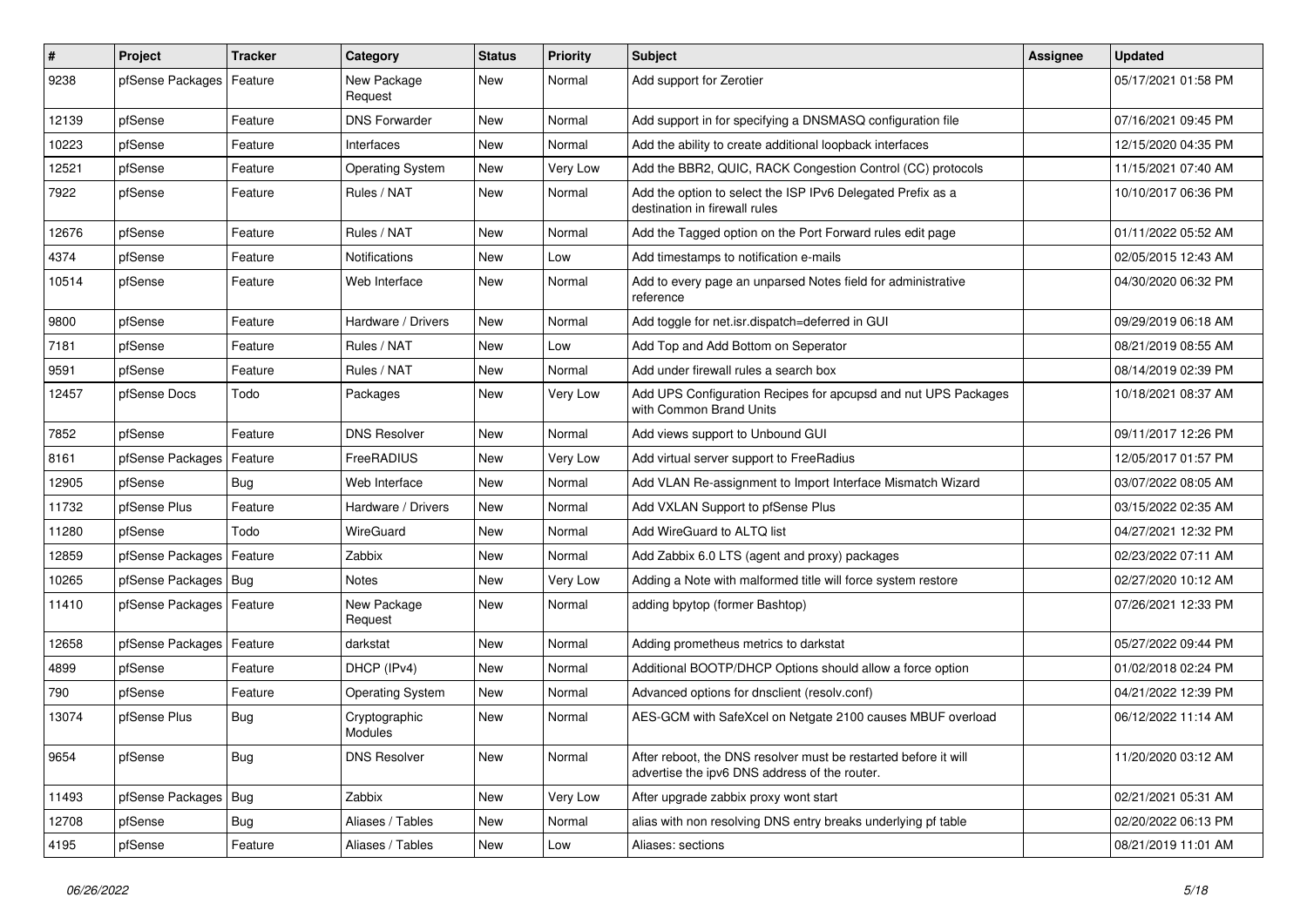| $\sharp$ | Project                    | <b>Tracker</b> | Category              | <b>Status</b> | <b>Priority</b> | <b>Subject</b>                                                                                          | <b>Assignee</b> | <b>Updated</b>      |
|----------|----------------------------|----------------|-----------------------|---------------|-----------------|---------------------------------------------------------------------------------------------------------|-----------------|---------------------|
| 6457     | pfSense                    | Feature        | Installer             | <b>New</b>    | Normal          | Allow ability to configure AWS EC2 AMI via userdata                                                     |                 | 09/21/2020 02:54 PM |
| 946      | pfSense                    | Feature        | <b>IPsec</b>          | <b>New</b>    | Normal          | Allow aliases to be used to define IPsec phase 2 networks                                               |                 | 04/21/2022 12:39 PM |
| 4989     | pfSense                    | Feature        | <b>IPsec</b>          | <b>New</b>    | Normal          | Allow all valid strongswan remote gateway options in qui                                                |                 | 08/20/2015 02:57 PM |
| 3862     | pfSense                    | Feature        | <b>IGMP Proxy</b>     | <b>New</b>    | Normal          | Allow configuration of IGMP proxy's 'quickleave' parameter from the<br>web interface                    |                 | 04/05/2016 03:24 AM |
| 3552     | pfSense                    | Feature        | PPP Interfaces        | New           | Normal          | Allow configuring link keep-alive value in PPP                                                          |                 | 05/14/2014 10:26 AM |
| 12736    | pfSense Packages           | Feature        | pfBlockerNG           | <b>New</b>    | Low             | Allow custom cron intervals                                                                             |                 | 01/30/2022 08:55 PM |
| 12600    | pfSense                    | Feature        | Aliases / Tables      | <b>New</b>    | Normal          | allow custom mask for a network alias created from a FQDN                                               |                 | 12/15/2021 10:50 AM |
| 6776     | pfSense                    | Feature        | Rules / NAT           | New           | Normal          | Allow disabling of "filter rule association" by default                                                 |                 | 08/17/2021 10:56 AM |
| 9063     | pfSense                    | Feature        | Dynamic DNS           | <b>New</b>    | Normal          | Allow dynamic DNS client entry to specify which Check IP service to<br>use                              |                 | 10/24/2018 11:53 AM |
| 3623     | pfSense                    | Feature        | Package System        | <b>New</b>    | Normal          | Allow each package to choose if it is restarted on interface events                                     |                 | 04/26/2014 01:00 PM |
| 5825     | pfSense                    | Feature        | Authentication        | <b>New</b>    | Normal          | Allow EAP-RADIUS for authentication servers                                                             |                 | 08/21/2019 10:32 AM |
| 4501     | pfSense                    | Feature        | <b>Notifications</b>  | <b>New</b>    | Normal          | Allow email report to send multiple destination                                                         |                 | 02/06/2016 04:07 AM |
| 7691     | pfSense Packages           | Feature        | Squid                 | New           | Normal          | Allow for custom icap services for squid                                                                |                 | 08/24/2017 03:16 AM |
| 5629     | pfSense                    | Bug            | <b>IPsec</b>          | <b>New</b>    | Normal          | Allow for IPsec configuration using certs without a CA                                                  |                 | 12/31/2021 05:21 PM |
| 4165     | pfSense                    | Feature        | Rules / NAT           | New           | Low             | Allow for security zones when defining interfaces and firewall rules.                                   |                 | 02/06/2016 04:35 AM |
| 8769     | pfSense Packages           | Feature        | FreeRADIUS            | <b>New</b>    | Normal          | Allow FreeRADIUS users to change their own Passwords and Pins                                           |                 | 10/11/2018 11:34 AM |
| 6796     | pfSense                    | Feature        | Interfaces            | New           | Normal          | Allow hostnames as GRE and GIF endpoints                                                                |                 | 08/13/2019 02:35 PM |
| 7971     | pfSense                    | Feature        | Captive Portal        | <b>New</b>    | Normal          | Allow import, export and synchronization of MACs under Captive<br>Portal service                        |                 | 10/19/2017 04:56 AM |
| 1268     | pfSense                    | Feature        | Certificates          | <b>New</b>    | Normal          | Allow mass renewing of certs                                                                            |                 | 11/01/2019 03:17 PM |
| 6956     | pfSense                    | Feature        | <b>Captive Portal</b> | New           | Normal          | Allow more control over concurrent logins                                                               |                 | 11/23/2016 12:01 PM |
| 371      | pfSense                    | Feature        | Rules / NAT           | <b>New</b>    | Normal          | Allow moving of bogon and RFC 1918 rules                                                                |                 | 02/06/2016 04:53 AM |
| 10890    | pfSense                    | Feature        | Interfaces            | New           | Normal          | Allow multiple assigned interfaces to track status of a single switch<br>port                           |                 | 09/14/2020 07:20 AM |
| 11438    | pfSense                    | Feature        | Hardware / Drivers    | New           | Low             | Allow multiple cryptographic accelerator modules to be loaded at the<br>same time                       |                 | 02/18/2021 12:40 PM |
| 6604     | pfSense                    | Feature        | <b>NTPD</b>           | <b>New</b>    | Normal          | Allow NTP server list to be overridden by DHCP/PPP                                                      |                 | 08/13/2019 01:39 PM |
| 10841    | pfSense Packages   Feature |                | pfBlockerNG           | New           | Normal          | Allow per Source/VLAN/Network individual black&whitelists                                               |                 | 10/18/2020 07:42 AM |
| 7078     | pfSense                    | Feature        | OpenVPN               | New           | Low             | Allow reordering of client specific overrides in OpenVPN                                                |                 | 11/21/2019 02:48 PM |
| 8458     | pfSense                    | Feature        | Dashboard             | New           | Low             | Allow reordering of interface widget                                                                    |                 | 08/14/2019 10:52 AM |
| 2479     | pfSense                    | Feature        | Dashboard             | New           | Normal          | Allow reordering of the traffic graphs on the dashboard                                                 |                 | 06/08/2012 04:13 PM |
| 1935     | pfSense                    | Feature        | Rules / NAT           | New           | Normal          | Allow rule with max-src-conn-* options to make conditional use of<br>"overload <virusprot>"</virusprot> |                 | 10/07/2011 09:31 AM |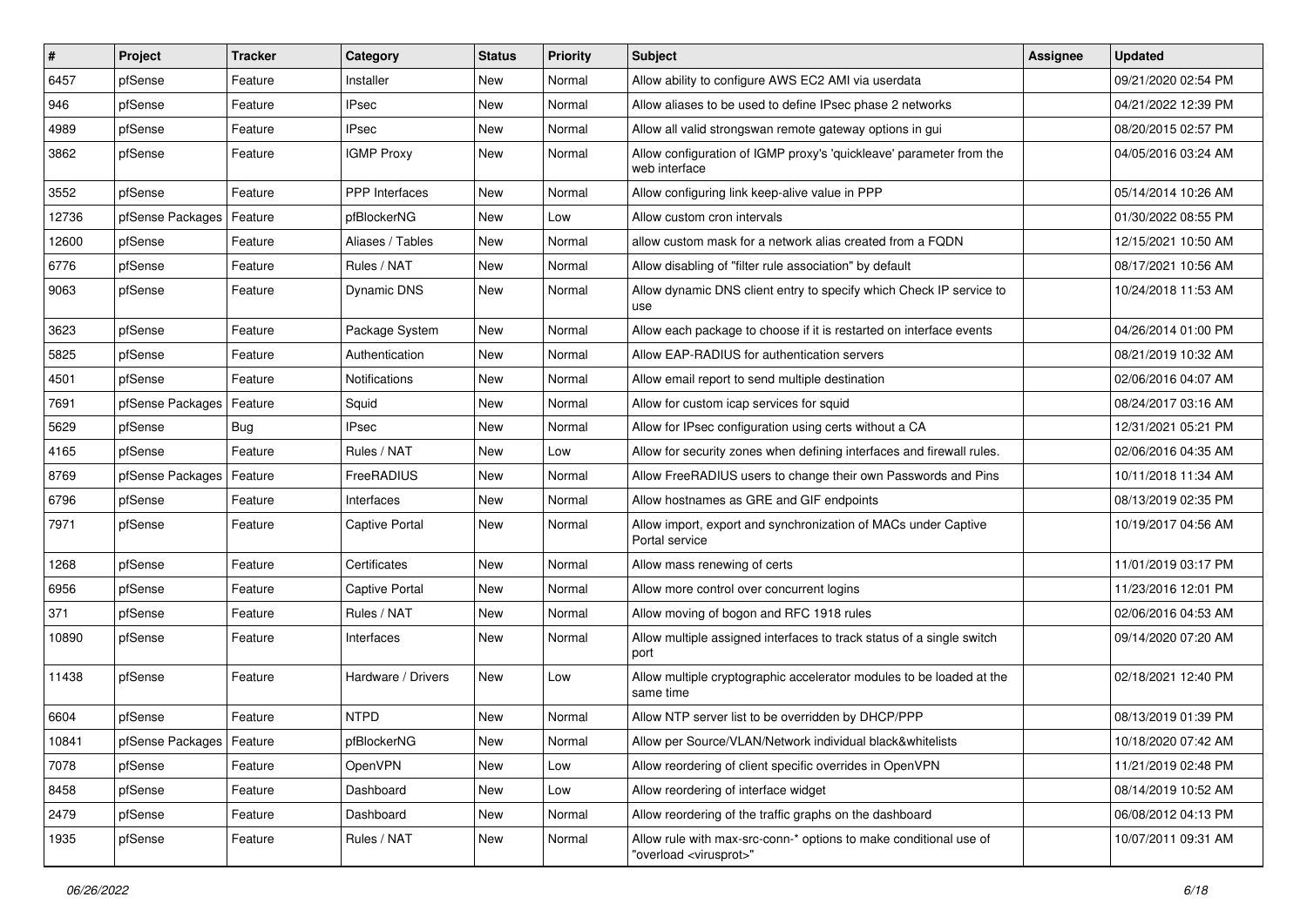| #     | Project                | <b>Tracker</b> | Category                 | <b>Status</b> | <b>Priority</b> | Subject                                                                                     | <b>Assignee</b> | <b>Updated</b>      |
|-------|------------------------|----------------|--------------------------|---------------|-----------------|---------------------------------------------------------------------------------------------|-----------------|---------------------|
| 8178  | pfSense                | Feature        | Package System           | New           | Normal          | Allow setting attributes for form elements in package XML                                   |                 | 12/09/2017 07:48 PM |
| 12077 | pfSense                | Feature        | Gateways                 | New           | Normal          | Allow stick-connections per gateway group                                                   |                 | 06/24/2021 08:45 AM |
| 10468 | pfSense                | Feature        | Web Interface            | New           | Normal          | Allow to download log files from WebGUI                                                     |                 | 04/17/2020 06:17 AM |
| 10258 | pfSense                | Feature        | Certificates             | New           | Very Low        | allow to sign CA                                                                            |                 | 02/20/2020 04:20 AM |
| 10377 | pfSense Packages       | Feature        | FreeRADIUS               | New           | Very Low        | Allow usage of TOTP (Google-Authenticator) without PIN                                      |                 | 03/30/2020 11:43 AM |
| 12473 | pfSense                | Feature        | <b>IPsec</b>             | New           | Normal          | Allow user adjustment of IPsec Keep Alive periodic checks                                   |                 | 12/22/2021 05:59 AM |
| 10843 | pfSense                | Feature        | Authentication           | New           | Normal          | Allow user manager settings to specify multiple authentication servers                      |                 | 01/13/2022 07:22 AM |
| 8483  | pfSense                | Feature        | Traffic Shaper (ALTQ)    | New           | Normal          | Allow user to choose order of Queues status                                                 |                 | 08/21/2019 09:12 AM |
| 7902  | pfSense Packages       | Feature        | OpenVPN Client<br>Export | New           | Low             | allow vpn client export of other to be a blank field                                        |                 | 08/19/2019 03:33 PM |
| 11757 | pfSense                | Feature        | <b>XMLRPC</b>            | New           | Normal          | Allow XMLRPC sync to bypass default auth server in favor of local<br>database               |                 | 03/30/2021 03:18 PM |
| 12903 | pfSense                | Feature        | <b>Notifications</b>     | New           | Normal          | alternative authentication methods for email notifications?                                 |                 | 03/07/2022 07:52 AM |
| 10765 | pfSense                | <b>Bug</b>     | Authentication           | New           | Normal          | Ampersands in Idap extended query are escaped twice                                         |                 | 09/02/2020 07:55 AM |
| 10845 | pfSense Packages   Bug |                | apcupsd                  | New           | Normal          | apcupsd doesn't stop when not enabled                                                       |                 | 08/24/2020 10:16 AM |
| 8454  | pfSense Packages       | <b>Bug</b>     | arpwatch                 | New           | Very Low        | Arpwatch package break email notifications from other sources                               |                 | 06/23/2022 07:49 PM |
| 9676  | pfSense Packages       | Bug            | pfBlockerNG              | New           | Normal          | AS lookup fails                                                                             |                 | 12/26/2019 12:17 AM |
| 12632 | pfSense                | Bug            | Gateways                 | New           | High            | Assigning a /30 WAN IP address at the console does not save the<br>gateway correctly        |                 | 05/17/2022 02:28 PM |
| 13289 | pfSense                | Bug            | Backup / Restore         | <b>New</b>    | Low             | Attempting to restore a 0 byte "config.xml" prints an error that the file<br>cannot be read |                 | 06/20/2022 10:46 AM |
| 7757  | pfSense                | Bug            | Backup / Restore         | New           | Normal          | Auto Config Backup fails to upload unless Default Gateway is up                             |                 | 08/16/2019 12:47 PM |
| 12553 | pfSense                | Feature        | Backup / Restore         | New           | Normal          | Auto Config Backup: Allow selecting multiple backups for deletion                           |                 | 02/22/2022 04:27 AM |
| 11572 | pfSense Packages       | Bug            | pfBlockerNG              | New           | High            | Auto created firewall rules have IPv4 as protocol only - even for IPv6<br>lists.            |                 | 06/25/2022 10:59 AM |
| 7602  | pfSense                | Feature        | <b>Operating System</b>  | New           | Normal          | Auto-Create bootable USB for recovery                                                       |                 | 08/13/2019 09:50 AM |
| 7688  | pfSense                | Feature        | Backup / Restore         | New           | Low             | AutoConfigBackup - Info Icon - username only                                                |                 | 10/22/2017 10:46 AM |
| 9775  | pfSense                | Feature        | Backup / Restore         | New           | Normal          | AutoConfigBackup - Rolling per day/hour cap on changes, retention<br>policy                 |                 | 09/20/2019 09:19 AM |
| 4681  | pfSense                | Feature        | Backup / Restore         | New           | Normal          | AutoConfigBackup make a way to easily download a saved backup                               |                 | 08/16/2019 12:46 PM |
| 3053  | pfSense                | Feature        | Captive Portal           | New           | Normal          | Automatically add DHCP static addresses to CP passthru-mac                                  |                 | 06/21/2013 11:54 AM |
| 2443  | pfSense                | Feature        | PPP Interfaces           | New           | Normal          | Automatically start 3G usb interfaces upon plugin                                           |                 | 05/20/2012 05:37 PM |
| 11588 | pfSense                | Feature        | WireGuard                | New           | Low             | Automatically suggest next IP address in Wireguard interface subnet<br>when creating a peer |                 | 12/22/2021 03:35 AM |
| 5735  | pfSense                | Feature        | Aliases / Tables         | New           | Very Low        | Automaticaly add DHCP leases to alias list or make it readable in<br>selected fields        |                 | 08/21/2019 11:01 AM |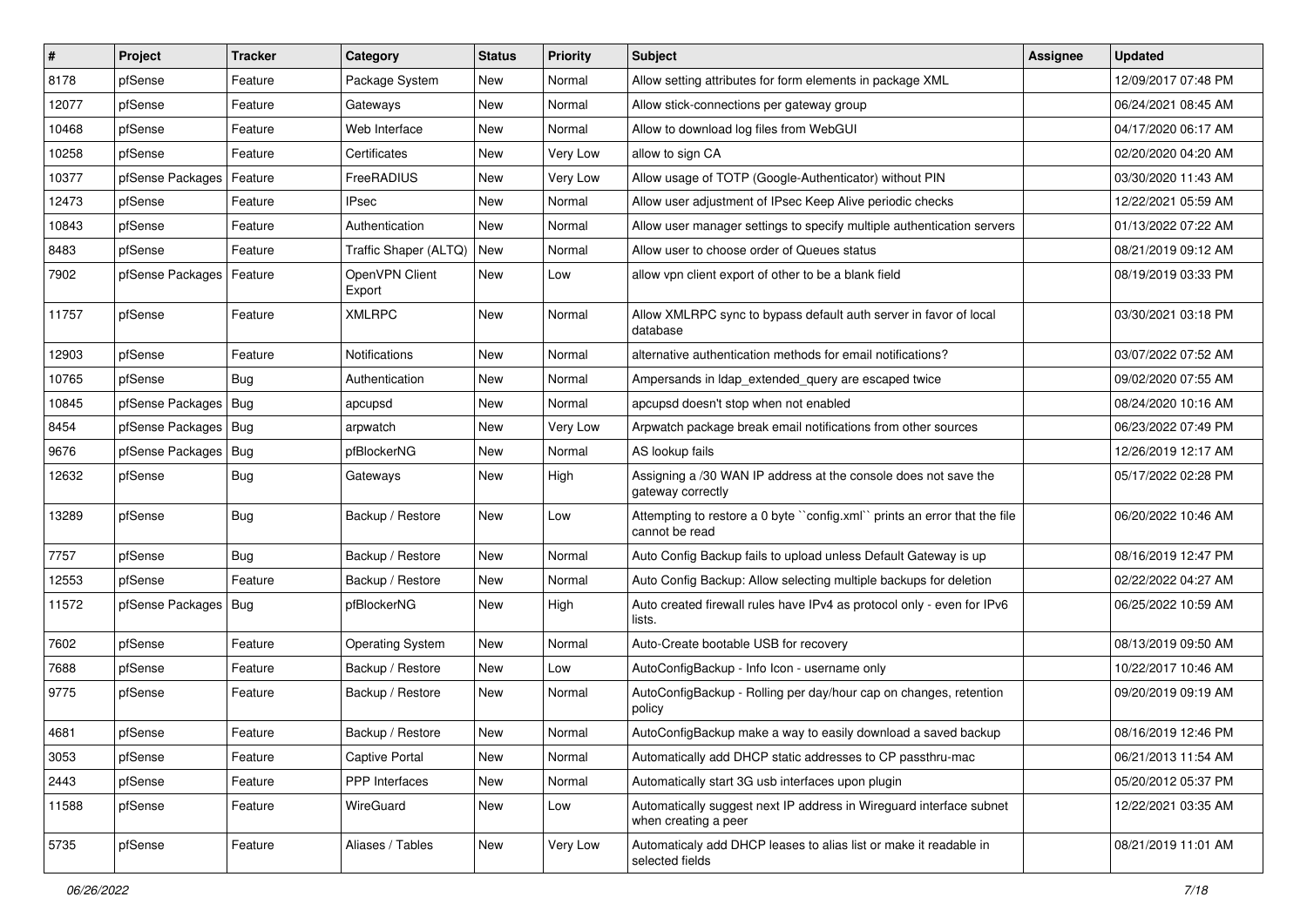| #     | Project                       | <b>Tracker</b> | Category                  | <b>Status</b> | <b>Priority</b> | Subject                                                                                                                 | <b>Assignee</b> | <b>Updated</b>      |
|-------|-------------------------------|----------------|---------------------------|---------------|-----------------|-------------------------------------------------------------------------------------------------------------------------|-----------------|---------------------|
| 6390  | pfSense                       | Todo           | Dashboard                 | New           | Low             | Autoscale from Traffic Graph not correct size (big graphs)                                                              |                 | 05/23/2016 01:38 PM |
| 9495  | pfSense Packages   Bug        |                | AWS VPC                   | New           | Normal          | AWS VPC VPN wizard produces incorrect config (SHA256 should be<br>SHA1)                                                 |                 | 08/19/2019 02:45 PM |
| 9497  | pfSense Packages   Bug        |                | AWS VPC                   | <b>New</b>    | Normal          | AWS VPN Wizard: WebGUI times out.                                                                                       |                 | 11/13/2019 10:07 AM |
| 10000 | pfSense                       | Bug            | Dynamic DNS               | New           | Normal          | Azure Dynamic DNS A and AAAA Records for Apex Zone                                                                      |                 | 03/31/2020 09:03 AM |
| 13187 | pfSense                       | Documentation  | Upgrade                   | <b>New</b>    | Normal          | Azure Frequently asked questions                                                                                        |                 | 05/20/2022 06:52 AM |
| 6608  | pfSense                       | Feature        | Backup / Restore          | <b>New</b>    | Low             | backup and restore dhcp                                                                                                 |                 | 07/13/2016 04:09 PM |
| 11110 | pfSense                       | Bug            | Backup / Restore          | <b>New</b>    | Normal          | Backup file should be checked before restoring a specific area                                                          |                 | 12/05/2020 02:50 PM |
| 286   | pfSense                       | Feature        | Backup / Restore          | New           | Normal          | Backup/restore users individually                                                                                       |                 | 01/09/2021 03:48 PM |
| 12504 | pfSense                       | <b>Bug</b>     | Interfaces                | <b>New</b>    | Normal          | BCM57412 NetXtreme-E 10Gb RDMA Ethernet controller issue                                                                |                 | 11/05/2021 04:51 AM |
| 13256 | pfSense                       | Feature        | DHCP (IPv4)               | New           | Normal          | Better handling of duplicate IPs in static DHCP assignments                                                             |                 | 06/11/2022 04:51 PM |
| 11563 | pfSense Packages   Bug        |                | <b>BIND</b>               | <b>New</b>    | High            | BIND GUI writes TXT records > 255 characters                                                                            |                 | 02/27/2021 07:11 AM |
| 11634 | pfSense Packages   Regression |                | <b>BIND</b>               | New           | Normal          | bind hangs when pfsense is reconnecting as an openvpn client to a<br>TUN openvpn server                                 |                 | 03/14/2021 07:23 AM |
| 8197  | pfSense Packages   Bug        |                | <b>BIND</b>               | New           | Normal          | BIND UI fails to properly update zone with inline DNSSEC signing<br>enabled                                             |                 | 02/18/2019 05:23 PM |
| 11074 | pfSense Packages Bug          |                | <b>BIND</b>               | New           | Low             | bind Zone Settings Zones, Save button opens "Confirmation required<br>to save changes"                                  |                 | 11/16/2020 11:08 AM |
| 10472 | pfSense Packages   Feature    |                | Suricata                  | New           | Low             | Blocked host alert table break out by timestamp and type to allow<br>sorting by date                                    |                 | 04/17/2020 12:46 PM |
| 11742 | pfSense Packages   Bug        |                | Suricata                  | New           | Normal          | Blocking / Unblocking is not working correctly.                                                                         |                 | 09/01/2021 11:08 AM |
| 7182  | pfSense                       | Feature        | Dashboard                 | New           | Normal          | Break up System Widget on the Dashboard                                                                                 |                 | 08/21/2019 08:59 AM |
| 11139 | pfSense                       | Documentation  | Interfaces                | New           | Normal          | <b>Bridges and VLANs</b>                                                                                                |                 | 12/07/2020 12:32 PM |
| 11890 | pfSense Packages              | Feature        | New Package<br>Request    | <b>New</b>    | Normal          | Browser-based "clientless" VPN                                                                                          |                 | 05/05/2021 07:26 AM |
| 11925 | pfSense                       | <b>Bug</b>     | OpenVPN                   | New           | Normal          | Calling-Station-Id always set to WAN IP                                                                                 |                 | 05/14/2021 09:27 AM |
| 4707  | pfSense                       | Feature        | Rules / NAT               | New           | Normal          | Can't override block port 0 rules in filter.inc                                                                         |                 | 08/13/2019 12:53 PM |
| 1620  | pfSense Packages              | <b>Bug</b>     | Squid                     | <b>New</b>    | Normal          | Can't use transparent proxy when using bridge.                                                                          |                 | 10/07/2021 04:19 AM |
| 12542 | pfSense                       | <b>Bug</b>     | Virtual IP Addresses      | <b>New</b>    | Normal          | Cannot assign a same IPv6 Link-Local address to different interfaces                                                    |                 | 11/25/2021 01:41 AM |
| 8263  | pfSense                       | Bug            | Traffic Shaper (ALTQ) New |               | Normal          | Cannot create a nonlinear `Link Share` service curve because of: "the<br>sum of the child bandwidth higher than parent" |                 | 11/05/2020 07:31 AM |
| 8614  | pfSense                       | <b>Bug</b>     | DHCP (IPv4)               | New           | Normal          | Cannot remove Additional BOOTP/DHCP Options                                                                             |                 | 08/21/2019 09:15 AM |
| 12737 | pfSense                       | <b>Bug</b>     | Certificates              | New           | Normal          | CApath is not defined by default in curl                                                                                |                 | 05/17/2022 02:30 PM |
| 7403  | pfSense Packages              | Bug            | FreeRADIUS                | <b>New</b>    | Normal          | Captive Portal + freeradius2 + MySQL problems with German Umlaut                                                        |                 | 03/17/2017 09:12 AM |
| 11189 | pfSense                       | Feature        | Captive Portal            | New           | Normal          | Captive Portal - Tarpit option                                                                                          |                 | 12/23/2020 06:44 PM |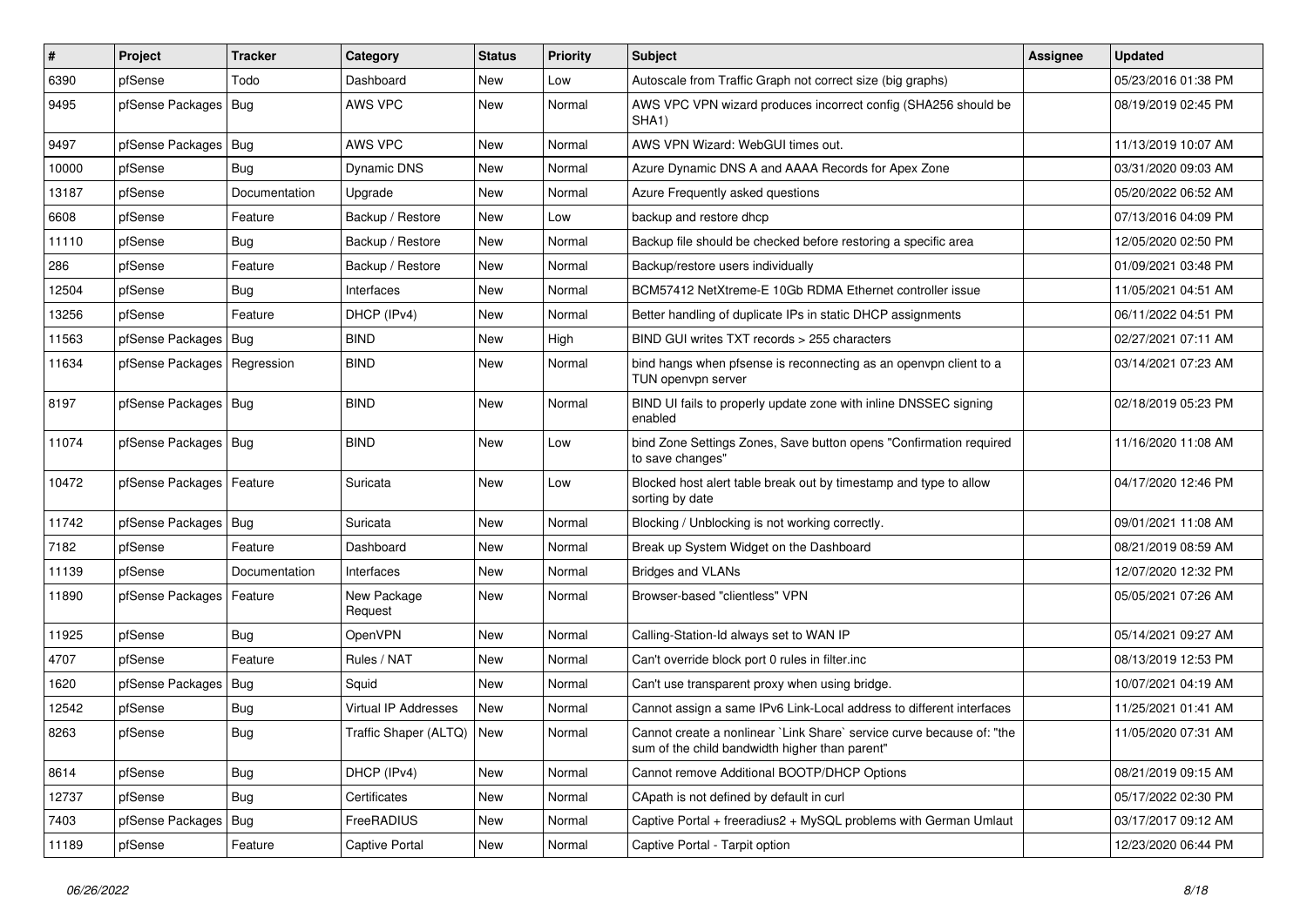| #     | Project                    | <b>Tracker</b> | Category       | <b>Status</b> | <b>Priority</b> | Subject                                                                                                         | Assignee | <b>Updated</b>      |
|-------|----------------------------|----------------|----------------|---------------|-----------------|-----------------------------------------------------------------------------------------------------------------|----------|---------------------|
| 7608  | pfSense Packages           | Feature        | FreeRADIUS     | New           | Very Low        | Captive Portal amount of traffic Account + Free Radius+Mysql                                                    |          | 05/28/2017 09:08 AM |
| 9012  | pfSense Packages   Bug     |                | Squid          | New           | Very Low        | Captive Portal authentication in Squid Proxy Server does not work                                               |          | 10/12/2019 05:06 AM |
| 2963  | pfSense                    | Feature        | Captive Portal | New           | Normal          | Captive Portal MAC authentication request                                                                       |          | 08/22/2017 09:09 PM |
| 9627  | pfSense                    | Feature        | Captive Portal | <b>New</b>    | Normal          | Captive Portal only shows authenticated users                                                                   |          | 08/14/2019 02:48 PM |
| 12357 | pfSense                    | <b>Bug</b>     | Captive Portal | New           | Normal          | Captive Portal popup Logout button loads full login page in popup<br>when clicked                               |          | 10/27/2021 12:10 PM |
| 4724  | pfSense                    | Feature        | Captive Portal | New           | Low             | Captive Portal Status Add Client Hostname                                                                       |          | 05/22/2015 08:38 AM |
| 2573  | pfSense                    | Feature        | Captive Portal | <b>New</b>    | Normal          | Captive Portal support of RADIUS POD (Packet of Disconnect)                                                     |          | 10/17/2016 03:14 AM |
| 2025  | pfSense                    | Feature        | Captive Portal | New           | Normal          | Captive Portal: Easy accessible Logout page instead of Logout pop-up<br>window                                  |          | 02/06/2016 04:59 AM |
| 2545  | pfSense                    | Feature        | Captive Portal | <b>New</b>    | Low             | CaptivePortal: Custom "Re-authenticate every x minutes"                                                         |          | 07/08/2012 05:21 PM |
| 13222 | pfSense                    | Bug            | UPnP/NAT-PMP   | <b>New</b>    | Normal          | CARP IP does not listen for NAT-PMP packets                                                                     |          | 05/26/2022 02:28 PM |
| 12581 | pfSense                    | Regression     | DHCP (IPv6)    | New           | Normal          | CARP IPv6 assigned address does not get advertised to endpoints<br>with RADV                                    |          | 12/16/2021 02:34 PM |
| 5567  | pfSense                    | Feature        | Dashboard      | New           | Low             | CARP status widget does not update in real time                                                                 |          | 08/20/2019 03:33 PM |
| 12382 | pfSense                    | Regression     | OpenVPN        | New           | Normal          | Certificate Depth checking creates OpenVPN micro-outages every<br>time a user authenticates after 2.5.2 upgrade |          | 01/17/2022 04:17 AM |
| 11203 | pfSense                    | Bug            | Certificates   | New           | Normal          | certificate manager very slow                                                                                   |          | 12/31/2020 11:57 AM |
| 10729 | pfSense                    | Bug            | Package System | <b>New</b>    | Normal          | Certificate verification failed for pkg.freebsd.org                                                             |          | 07/05/2020 01:12 AM |
| 13294 | pfSense                    | Feature        | Gateways       | New           | Low             | Change gateway name                                                                                             |          | 06/22/2022 06:07 PM |
| 13110 | pfSense                    | Bug            | CARP           | New           | Very Low        | changing CARP VIP address does not update outbound NAT interface<br>IP                                          |          | 05/03/2022 02:52 PM |
| 11169 | pfSense                    | Feature        | Interfaces     | New           | Very Low        | Changing interface index order                                                                                  |          | 12/17/2020 05:44 AM |
| 12183 | pfSense                    | Regression     | Interfaces     | New           | Low             | Changing MAC address for PPP parent interface stopped working                                                   |          | 04/20/2022 04:16 PM |
| 12539 | pfSense                    | <b>Bug</b>     | Interfaces     | New           | Low             | Changing VLAN ID for LAN interface in assignments silently fails.                                               |          | 11/23/2021 04:12 AM |
| 5786  | pfSense                    | Bug            | Web Interface  | New           | Normal          | Check WebConfigurator port for conflicts                                                                        |          | 04/21/2022 12:39 PM |
| 10645 | pfSense                    | Feature        | Package System | New           | Very Low        | Choosing active repo after restoring config but before starting pkgs<br>auto-installing                         |          | 09/22/2020 01:04 PM |
| 11625 | pfSense                    | Feature        | <b>OpenVPN</b> | <b>New</b>    | Normal          | Cisco-AVPair aliases support                                                                                    |          | 03/05/2021 12:35 AM |
| 13137 | pfSense Packages   Feature |                | pfBlockerNG    | New           | Normal          | ckuethe/doh-blocklist.txt add to DoH feeds                                                                      |          | 05/07/2022 02:39 AM |
| 13073 | pfSense Packages   Bug     |                | Squid          | New           | Normal          | ClamAV - clamd dies with high CPU load and thus the C-ICAP of<br>squid-reverse proxy causes http:500 errors     |          | 04/19/2022 05:38 AM |
| 12922 | pfSense                    | Bug            | DHCP (IPv4)    | New           | Normal          | Classless static routes received on DHCP WAN can override chosen<br>default gateway                             |          | 03/28/2022 10:08 AM |
| 11363 | pfSense                    | Bug            | Installer      | New           | Normal          | Clean Install 2.5.0 fails due to hardware incompability                                                         |          | 02/04/2021 11:06 AM |
| 8694  | pfSense                    | Feature        | Authentication | New           | Very Low        | Client CA Auth for PFSense WebGui                                                                               |          | 08/21/2019 09:25 AM |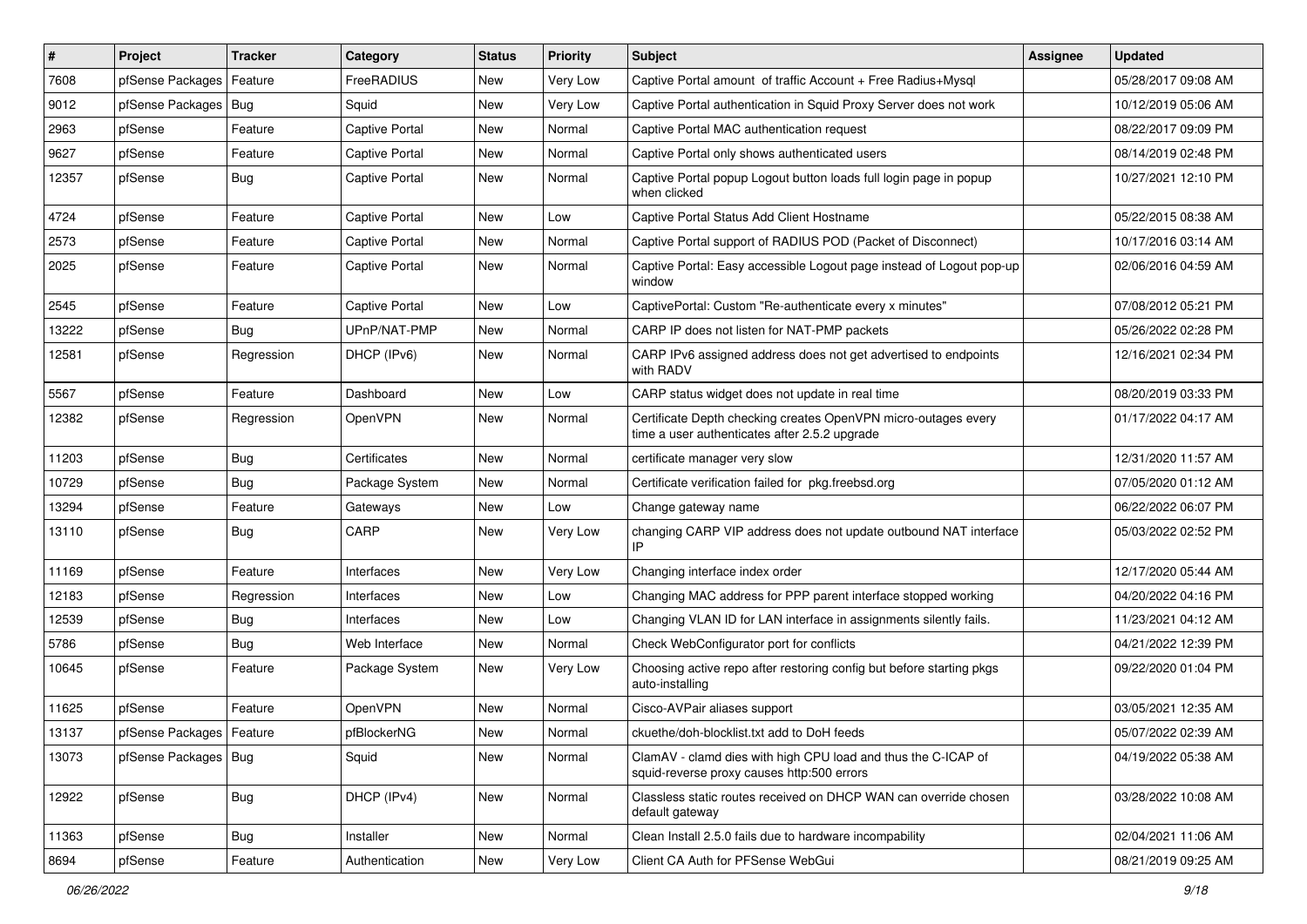| $\vert$ # | Project                    | <b>Tracker</b> | Category                     | <b>Status</b> | Priority | Subject                                                                          | <b>Assignee</b> | <b>Updated</b>      |
|-----------|----------------------------|----------------|------------------------------|---------------|----------|----------------------------------------------------------------------------------|-----------------|---------------------|
| 12188     | pfSense Packages           | Bug            | OpenVPN Client<br>Export     | New           | Normal   | client export breaks multi remote configurations                                 |                 | 10/02/2021 05:58 PM |
| 6470      | pfSense Packages           | Feature        | New Package<br>Request       | New           | Normal   | CloudFlare Integration Module                                                    |                 | 08/13/2019 01:23 PM |
| 7988      | pfSense                    | Feature        | Web Interface                | New           | Normal   | Compact Theme based on Compact-RED with the default theme<br>colors.             |                 | 10/23/2017 05:34 AM |
| 6602      | pfSense                    | Feature        | User Manager /<br>Privileges | New           | Normal   | Config writes denied via "deny config write" permission should notify<br>as such |                 | 08/20/2019 03:43 PM |
| 12214     | pfSense Docs               | Todo           | General                      | New           | Low      | Connect to WebGui.                                                               |                 | 08/05/2021 04:39 AM |
| 8279      | pfSense Packages           | Feature        | pfBlockerNG                  | <b>New</b>    | Normal   | Consider adding a new option to the Rule Order                                   |                 | 08/20/2019 09:00 AM |
| 11270     | pfSense                    | Feature        | VPN (Multiple Types)         | New           | Low      | Consider integrating Nebula mesh VPN                                             |                 | 01/20/2021 03:34 PM |
| 6022      | pfSense Packages   Feature |                | New Package<br>Request       | New           | Normal   | Consider MLVPN for bonded VPN                                                    |                 | 01/30/2021 05:24 PM |
| 6960      | pfSense                    | Feature        | DHCP (IPv4)                  | New           | Normal   | Consider replacing ISC DHCP server with KEA DHCP                                 |                 | 09/24/2020 01:59 PM |
| 10404     | pfSense                    | Feature        | <b>NTPD</b>                  | <b>New</b>    | Normal   | Consider using chrony for NTP services                                           |                 | 11/23/2021 06:59 PM |
| 12850     | pfSense                    | <b>Bug</b>     | Routing                      | <b>New</b>    | Low      | Console error during boot: "route: route has not been found"                     |                 | 02/22/2022 08:27 AM |
| 9149      | pfSense                    | <b>Bug</b>     | Package System               | New           | Low      | Continued issues with /tmp and /var in RAM on 2.4                                |                 | 11/24/2018 11:56 AM |
| 10530     | pfSense                    | <b>Bug</b>     | Upgrade                      | <b>New</b>    | Normal   | Convert config version to be based on product version                            |                 | 04/21/2022 12:39 PM |
| 11268     | pfSense                    | <b>Bug</b>     | Web Interface                | New           | Normal   | Cookie named 'id' prevents Edit form fields being set properly                   |                 | 09/03/2021 06:16 AM |
| 12467     | pfSense                    | <b>Bug</b>     | Captive Portal               | New           | Normal   | CP error on client disconnect after reboot                                       |                 | 10/17/2021 05:35 AM |
| 6215      | pfSense                    | Feature        | Web Interface                | New           | Normal   | Create consistent UI for admin access security                                   |                 | 04/20/2016 03:05 PM |
| 12804     | pfSense Docs               | New Content    | General                      | New           | Very Low | Create Slack documentation                                                       |                 | 02/15/2022 04:59 PM |
| 4472      | pfSense                    | Feature        | Build / Release              | <b>New</b>    | Normal   | Cryptographically sign every (sub-)release                                       |                 | 08/13/2019 12:53 PM |
| 6803      | pfSense                    | <b>Bug</b>     | Web Interface                | <b>New</b>    | Normal   | CSRF timeout occurs when it (probably) shouldn't                                 |                 | 11/03/2016 09:43 PM |
| 7943      | pfSense                    | <b>Bug</b>     | Web Interface                | <b>New</b>    | Normal   | CSS Overflow Fix for Drop Down Menus in webConfigurator                          |                 | 11/21/2020 02:54 PM |
| 5619      | pfSense                    | Feature        | <b>Operating System</b>      | New           | Normal   | Curl with ARES support                                                           |                 | 08/13/2019 02:56 PM |
| 11573     | pfSense Packages           | Feature        | New Package<br>Request       | New           | Normal   | <b>Custom Commands</b>                                                           |                 | 03/16/2021 07:28 PM |
| 13200     | pfSense Packages           | Feature        | pfBlockerNG                  | New           | Normal   | Custom DNS Servers for Alert settings                                            |                 | 05/23/2022 06:16 AM |
| 13044     | pfSense Packages   Feature |                | Mail report                  | New           | Normal   | Customized reporting                                                             |                 | 04/11/2022 09:22 AM |
| 13198     | pfSense Packages           | Feature        | pfBlockerNG                  | New           | Normal   | Dark Theme Styling issues - Alerts White bar                                     |                 | 05/23/2022 06:05 AM |
| 9677      | pfSense                    | <b>Bug</b>     | Dashboard                    | New           | Normal   | Dashboard hangs when widget needs data from a remote host which<br>is down       |                 | 08/13/2019 09:15 AM |
| 10601     | pfSense Packages           | <b>Bug</b>     | Status_Monitoring            | New           | Normal   | Dashboard->Traffic Graphs Scale is capped for outbound                           |                 | 05/29/2020 10:13 AM |
| 8406      | pfSense                    | <b>Bug</b>     | Dynamic DNS                  | New           | Normal   | DDNS IPV6 Cloudflare Client does not detect PPOE address                         |                 | 03/31/2018 11:56 AM |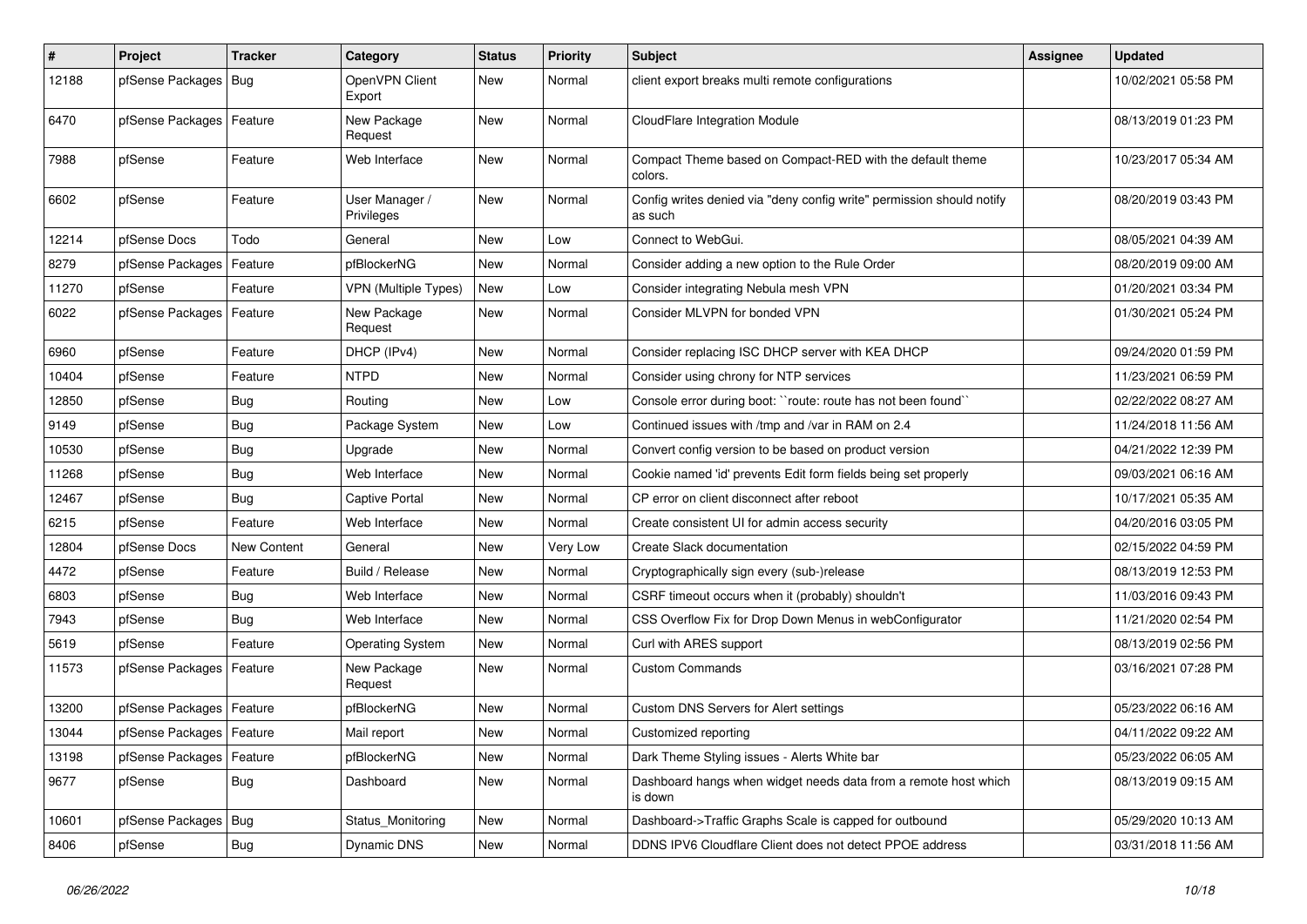| $\pmb{\#}$ | Project                    | <b>Tracker</b> | Category               | <b>Status</b> | <b>Priority</b> | <b>Subject</b>                                                                                  | <b>Assignee</b> | <b>Updated</b>      |
|------------|----------------------------|----------------|------------------------|---------------|-----------------|-------------------------------------------------------------------------------------------------|-----------------|---------------------|
| 3534       | pfSense                    | Feature        | DHCP (IPv4)            | New           | Normal          | DDNS using arbitrary zone primary                                                               |                 | 07/08/2014 11:40 AM |
| 11177      | pfSense                    | Bug            | <b>Dynamic DNS</b>     | <b>New</b>    | Normal          | DDNSv6 not using Check IP Services                                                              |                 | 12/21/2020 05:02 AM |
| 13159      | pfSense                    | Todo           | Web Interface          | New           | Very Low        | Decrease distance between img-buttons in webGUI to eliminate<br>mistake entry                   |                 | 05/14/2022 06:52 AM |
| 10160      | pfSense Packages           | Feature        | New Package<br>Request | New           | Normal          | Dedicated Maxmind GeoIP package including license registration                                  |                 | 01/03/2020 10:31 PM |
| 13195      | pfSense Packages   Feature |                | pfBlockerNG            | New           | Normal          | Dedicated website for Feed mangement - Community Driven                                         |                 | 05/23/2022 05:22 AM |
| 10144      | pfSense                    | Feature        | Web Interface          | <b>New</b>    | Low             | Default Sort Order, DHCP Leases                                                                 |                 | 12/31/2019 06:47 PM |
| 12509      | pfSense                    | <b>Bug</b>     | OpenVPN                | New           | Normal          | Deffered authentication does not work with auth-gen-token<br>external-auth or pusk "auth-token" |                 | 11/08/2021 04:01 AM |
| 8836       | pfSense Packages           | Feature        | FreeRADIUS             | New           | Normal          | Define Idap group vlan assignment in users file                                                 |                 | 08/26/2018 07:53 AM |
| 12451      | pfSense                    | Bug            | Virtual IP Addresses   | New           | Normal          | deleteVIP() does not check RFC2136 Update Source                                                |                 | 10/13/2021 10:06 AM |
| 13263      | pfSense                    | Bug            | DHCP (IPv4)            | New           | Low             | Deleting a static DHCP entry when the related IP is not in the arp table<br>spams the log       |                 | 06/10/2022 11:18 AM |
| 10822      | pfSense                    | <b>Bug</b>     | DHCP (IPv6)            | New           | Normal          | Deprecated IPv6 prefix won't be announced as deprecated to clients                              |                 | 08/10/2020 09:23 AM |
| 11092      | pfSense Packages           | Feature        | pfBlockerNG            | <b>New</b>    | Normal          | Detecting DNS tunneling                                                                         |                 | 11/21/2020 04:53 AM |
| 13273      | pfSense                    | <b>Bug</b>     | DHCP (IPv4)            | New           | Normal          | dhclient can use conflicting recorded leases                                                    |                 | 06/14/2022 11:07 AM |
| 6845       | pfSense                    | Feature        | Interfaces             | <b>New</b>    | Normal          | DHCP / DHCPv6 WAN client status page                                                            |                 | 08/19/2019 12:37 PM |
| 8526       | pfSense                    | <b>Bug</b>     | Interfaces             | New           | Normal          | DHCP client ignores server replies when 802.1q tagging is used                                  |                 | 08/14/2019 10:52 AM |
| 13279      | pfSense                    | <b>Bug</b>     | Interfaces             | <b>New</b>    | Normal          | DHCP config override affects Gateway installation.                                              |                 | 06/17/2022 07:25 AM |
| 10345      | pfSense                    | Feature        | DHCP (IPv4)            | <b>New</b>    | Normal          | DHCP lease distinction between online and offline                                               |                 | 03/16/2020 07:56 AM |
| 10250      | pfSense                    | Feature        | DHCP (IPv4)            | New           | <b>Very Low</b> | DHCP lease view by interface                                                                    |                 | 02/11/2020 07:47 AM |
| 10280      | pfSense                    | Feature        | Dashboard              | New           | Low             | <b>DHCP Leases widget</b>                                                                       |                 | 11/07/2020 09:18 PM |
| 12067      | pfSense                    | <b>Bug</b>     | DHCP (IPv4)            | New           | Very Low        | <b>DHCP Monitoring Statistics Error</b>                                                         |                 | 06/21/2021 08:39 AM |
| 7329       | pfSense                    | Bug            | <b>DNS Forwarder</b>   | New           | Low             | <b>DHCP Not Updating DNS</b>                                                                    |                 | 01/21/2022 09:16 PM |
| 8879       | pfSense                    | Feature        | DHCP (IPv4)            | New           | Very Low        | DHCP options ADD force options                                                                  |                 | 09/07/2018 09:14 AM |
| 4680       | pfSense                    | <b>Bug</b>     | <b>DHCP Relay</b>      | New           | Normal          | DHCP relay does not work with DHCP server on other end of<br>OpenVPN tunnel                     |                 | 05/05/2015 06:55 PM |
| 12508      | pfSense                    | <b>Bug</b>     | <b>DHCP Relay</b>      | <b>New</b>    | Normal          | DHCP Relay over VPN                                                                             |                 | 11/06/2021 11:25 AM |
| 11149      | pfSense                    | Bug            | DHCP Relay             | New           | Normal          | DHCP relay won't start with DHCP server behind gateway                                          |                 | 03/22/2021 05:13 AM |
| 11004      | pfSense                    | Feature        | DHCP (IPv4)            | New           | Low             | DHCP reservations with no IP address show entries in DHCP leases                                |                 | 10/26/2020 07:22 AM |
| 3404       | pfSense                    | <b>Bug</b>     | DHCP (IPv4)            | New           | Normal          | DHCP Server Fails to Start on Interfaces that are Slow to Come<br>Online During Boot            |                 | 02/11/2014 05:09 PM |
| 12947      | pfSense                    | <b>Bug</b>     | DHCP (IPv6)            | New           | Normal          | DHCP6 client does not take any action if the interface IPv6 address<br>changes during renewal   |                 | 06/26/2022 07:44 PM |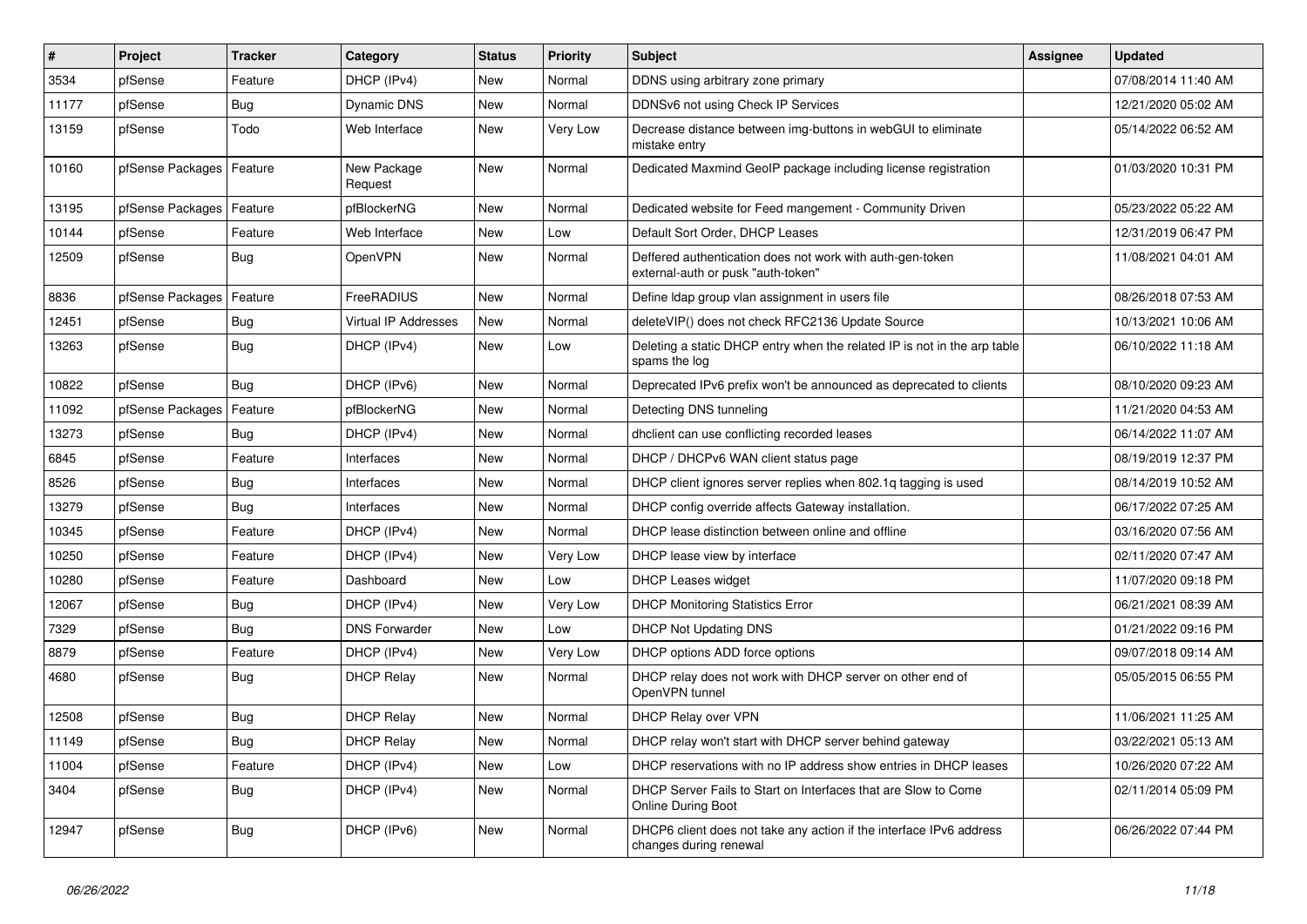| #     | Project                    | <b>Tracker</b> | Category                            | <b>Status</b> | <b>Priority</b> | <b>Subject</b>                                                                            | <b>Assignee</b> | <b>Updated</b>      |
|-------|----------------------------|----------------|-------------------------------------|---------------|-----------------|-------------------------------------------------------------------------------------------|-----------------|---------------------|
| 8173  | pfSense                    | Feature        | Interfaces                          | New           | Normal          | dhcp6c - RAW Options                                                                      |                 | 05/29/2022 05:34 PM |
| 6691  | pfSense                    | Bug            | DHCP (IPv6)                         | New           | Normal          | dhcp6c quits after only two tries if no response was received                             |                 | 12/07/2020 04:25 PM |
| 13237 | pfSense                    | Bug            | DHCP (IPv6)                         | New           | Normal          | dhcp6c script cannot be executed safely                                                   |                 | 06/01/2022 11:20 AM |
| 2983  | pfSense                    | Feature        | DHCP (IPv4)                         | New           | Normal          | DHCPD: Add vendor-class-identifier and MAC-OIDs                                           |                 | 05/29/2020 09:24 PM |
| 6051  | pfSense                    | <b>Bug</b>     | DHCP (IPv6)                         | New           | Normal          | DHCPv6 Client Failure for additional WAN Address causes<br>2-seconds-service-restart-loop |                 | 12/03/2020 01:08 AM |
| 10715 | pfSense                    | Bug            | <b>DHCP Relay</b>                   | New           | Normal          | DHCPv6 relay always uses the "first" IPv6 address of an interface                         |                 | 06/29/2020 05:01 AM |
| 5950  | pfSense                    | Feature        | DHCP (IPv6)                         | New           | Normal          | DHCPv6 Server support for PD of PD-obtained networks                                      |                 | 03/04/2016 03:04 AM |
| 12602 | pfSense                    | Feature        | Dynamic DNS                         | New           | Normal          | DHCPv6 should allow DDNS Client updates for hosts                                         |                 | 12/15/2021 11:00 AM |
| 8435  | pfSense                    | <b>Bug</b>     | Interfaces                          | New           | Normal          | DHCPv6 unusable in certain circumstances (US AT&T Fiber, etc.)                            |                 | 08/14/2019 10:52 AM |
| 1883  | pfSense                    | Feature        | <b>Traffic Shaper</b><br>(Limiters) | New           | Normal          | Diag > Limiter Info presentation enhancement                                              |                 | 08/20/2019 03:46 PM |
| 12791 | pfSense Docs               | New Content    | <b>Diagnostics</b>                  | New           | Normal          | Diagnostic Information for Support (pfSense)                                              |                 | 02/13/2022 08:49 PM |
| 9343  | pfSense                    | <b>Bug</b>     | DHCP (IPv4)                         | New           | Normal          | diag arp.php times out with large DHCPD leases table                                      |                 | 08/14/2019 01:19 PM |
| 7590  | pfSense                    | <b>Bug</b>     | Diagnostics                         | New           | Normal          | diag edit do not save when nothing to sae (in directory browse view)                      |                 | 05/20/2017 05:04 PM |
| 7589  | pfSense                    | Bug            | Diagnostics                         | New           | Normal          | diag edit.php old print info box                                                          |                 | 05/20/2017 05:02 PM |
| 8232  | pfSense Packages           | Feature        | haproxy                             | New           | Normal          | different ssl options based on the sni name                                               |                 | 01/30/2019 10:36 AM |
| 7476  | pfSense                    | <b>Bug</b>     | Logging                             | New           | Normal          | Dirty buffer used to build log messages?                                                  |                 | 04/17/2017 09:51 PM |
| 10464 | pfSense                    | Todo           | Upgrade                             | New           | Low             | Disallow package updates when a system update is available                                |                 | 04/21/2022 12:39 PM |
| 7314  | pfSense                    | <b>Bug</b>     | <b>RRD Graphs</b>                   | New           | Low             | Discrepancy in ntp monitoring view                                                        |                 | 02/24/2017 08:37 PM |
| 6789  | pfSense Packages           | Feature        | Squid                               | New           | Normal          | disgest Idap auth                                                                         |                 | 08/13/2019 09:57 AM |
| 2367  | pfSense                    | Bug            | Rules / NAT                         | New           | Normal          | display negate rules in firewall rules php and evaluate when added                        |                 | 05/07/2012 06:11 PM |
| 7441  | pfSense                    | Feature        | DHCP (IPv4)                         | New           | Low             | Display start/end times for Static Mapping leases on DHCP<br>Leases/DHCPv6 Leases         |                 | 08/21/2019 10:48 AM |
| 13138 | pfSense Packages           | Feature        | pfBlockerNG                         | New           | Normal          | DNS over HTTPS/TLS Blocking should be removed from SafeSearch                             |                 | 05/07/2022 02:52 AM |
| 13254 | pfSense                    | <b>Bug</b>     | <b>DNS Resolver</b>                 | New           | Normal          | DNS resolver does not update "unbound.conf" file during link down<br>events               |                 | 06/08/2022 07:55 AM |
| 6103  | pfSense                    | Feature        | <b>DNS Resolver</b>                 | New           | Normal          | DNS Resolver Outgoing Interfaces should be able to use Gateway<br>Groups                  |                 | 10/21/2019 08:02 AM |
| 7453  | pfSense Packages   Bug     |                | <b>ACME</b>                         | New           | Normal          | DNS-ovh need to save or display consumer key                                              |                 | 04/06/2017 10:54 AM |
| 11099 | pfSense Packages   Feature |                | pfBlockerNG                         | New           | Normal          | DNSBL blocking by schedule                                                                |                 | 11/25/2020 12:12 AM |
| 13236 | pfSense Docs               | Todo           | Products                            | New           | Normal          | Document link speed limitations with igc and ix on 6100/4100                              |                 | 05/31/2022 05:53 PM |
| 11147 | pfSense                    | <b>Bug</b>     | <b>Dynamic DNS</b>                  | New           | Normal          | Domeneshop DynDNS IPv4 and IPv6                                                           |                 | 12/09/2020 11:47 PM |
| 13267 | pfSense                    | Bug            | OpenVPN                             | New           | Normal          | dpinger continues to run on OpenVPN gateway after OpenVPN<br>service is stopped.          |                 | 06/12/2022 02:49 PM |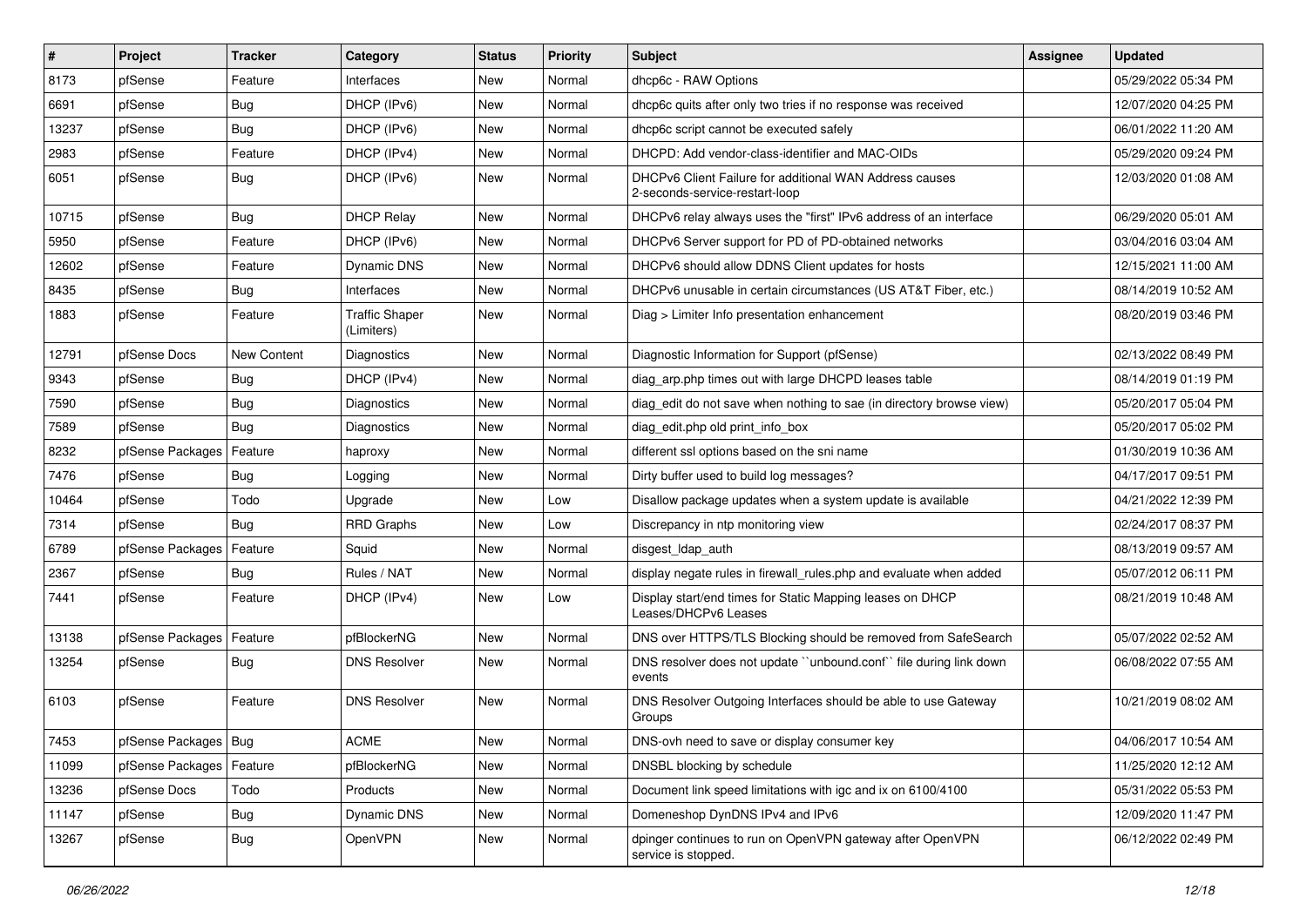| $\vert$ # | Project                    | <b>Tracker</b> | Category                 | <b>Status</b> | <b>Priority</b> | <b>Subject</b>                                                                                    | <b>Assignee</b> | <b>Updated</b>      |
|-----------|----------------------------|----------------|--------------------------|---------------|-----------------|---------------------------------------------------------------------------------------------------|-----------------|---------------------|
| 7903      | pfSense Packages           | Feature        | New Package<br>Request   | New           | Normal          | Duo ssh package                                                                                   |                 | 01/16/2021 12:44 AM |
| 12894     | pfSense Plus               | Bug            | Certificates             | New           | Low             | duplicating freshly created certificates through refreshing                                       |                 | 03/03/2022 02:35 PM |
| 8432      | pfSense                    | <b>Bug</b>     | <b>Dynamic DNS</b>       | New           | Normal          | Dynamic DNS Client gives an error that it can't find IPv6 address<br>when WAN interface is a LAGG |                 | 09/17/2020 05:23 AM |
| 11084     | pfSense                    | Feature        | <b>Dynamic DNS</b>       | New           | Normal          | Dynamic DNS include option to specify virtual IP addresses                                        |                 | 11/19/2020 01:26 PM |
| 7418      | pfSense                    | Feature        | Dynamic DNS              | New           | Normal          | Dynamic dns should be sorted interface name                                                       |                 | 08/21/2019 08:58 AM |
| 7551      | pfSense                    | <b>Bug</b>     | Rules / NAT              | New           | Normal          | Dynamic IPsec endpoints not added to rule set after WAN down/up                                   |                 | 05/16/2017 02:26 PM |
| 13240     | pfSense                    | Bug            | Rules / NAT              | New           | Normal          | Dynamic NPt entry UI has a couple quirks                                                          |                 | 06/02/2022 09:32 PM |
| 986       | pfSense                    | Feature        | Web Interface            | <b>New</b>    | Normal          | Dynamic states view                                                                               |                 | 02/06/2016 04:58 AM |
| 11963     | pfSense Packages           | Feature        | <b>FRR</b>               | New           | Normal          | Dynamically change OSPF interface costs on selected interfaces on<br><b>CARP</b> event            |                 | 05/26/2021 04:13 AM |
| 12308     | pfSense Packages           | Feature        | New Package<br>Request   | <b>New</b>    | Normal          | Dynamicaly Update Firewall Aliases from OpenVPN LDAP Group<br>membership of the connected user    |                 | 08/27/2021 12:51 AM |
| 7292      | pfSense                    | Feature        | <b>Dynamic DNS</b>       | New           | Normal          | DynamicDNS configuration does not sync to HA secondary                                            |                 | 02/21/2017 04:56 PM |
| 9664      | pfSense                    | <b>Bug</b>     | Dynamic DNS              | New           | Normal          | DynDNS and Dual-wan problem with CloudFlare (works with No-Ip)                                    |                 | 08/03/2019 10:00 AM |
| 9805      | pfSense                    | Bug            | <b>Dynamic DNS</b>       | New           | Normal          | dynDNS cloudflare multiple entries                                                                |                 | 10/02/2019 04:51 PM |
| 8474      | pfSense                    | Feature        | <b>High Availability</b> | <b>New</b>    | Low             | Easier Conversion to HA Pair from Existing Non-HA Firewall                                        |                 | 04/19/2018 11:52 PM |
| 7085      | pfSense                    | Feature        | Rules / NAT              | New           | Normal          | Edit Firewall Rules Seperator                                                                     |                 | 09/10/2017 09:15 AM |
| 3465      | pfSense                    | <b>Bug</b>     | Traffic Shaper (ALTQ)    | <b>New</b>    | Normal          | Editing Traffic Shaper queues causes status_queues.php error                                      |                 | 02/19/2014 01:53 AM |
| 10467     | pfSense                    | Feature        | Notifications            | New           | Very Low        | Email alert functionality for system health                                                       |                 | 05/21/2020 06:02 AM |
| 13224     | pfSense                    | Bug            | Notifications            | New           | Normal          | Email notification flood when UPS (NUT) and WAN send notifications                                |                 | 05/27/2022 01:58 AM |
| 4128      | pfSense                    | Feature        | Notifications            | New           | Normal          | Email notification webgui configuration                                                           |                 | 11/18/2021 12:48 PM |
| 10718     | pfSense                    | Feature        | Notifications            | New           | Normal          | Email notifications - add new field to enter a from: name                                         |                 | 07/01/2020 09:08 AM |
| 11567     | pfSense Packages           | Feature        | Mail report              | New           | Normal          | Email report add a note filed request                                                             |                 | 02/27/2021 03:44 PM |
| 8570      | pfSense                    | <b>Bug</b>     | <b>XML Parser</b>        | <b>New</b>    | Normal          | Empty (dn)shaper config gets populated with newline                                               |                 | 08/20/2019 02:45 PM |
| 6647      | pfSense                    | Todo           | Web Interface            | New           | Very Low        | <b>Enable Additional Security Headers</b>                                                         |                 | 05/14/2021 01:09 AM |
| 3793      | pfSense                    | Feature        | Rules / NAT              | New           | Normal          | Enable external authentication support for rules                                                  |                 | 08/05/2014 01:09 PM |
| 9704      | pfSense Packages   Feature |                | FreeRADIUS               | New           | Normal          | Enable filter_username                                                                            |                 | 08/27/2019 12:07 PM |
| 13227     | pfSense                    | Feature        | <b>IPsec</b>             | New           | High            | Enable IPSec Virtual IP Pool assignment by Radius for Mobile Users -<br>SIMPLE FIX                |                 | 05/27/2022 10:15 AM |
| 9544      | pfSense                    | Feature        | Routing                  | New           | Normal          | Enable RADIX_MPATH                                                                                |                 | 04/21/2022 12:39 PM |
| 13219     | pfSense                    | Feature        | Captive Portal           | New           | Very Low        | Enable/Disable single voucher roll                                                                |                 | 05/26/2022 08:14 AM |
| 8050      | pfSense                    | <b>Bug</b>     | Interfaces               | New           | High            | Enabling bridge while interfaces have link freezes console                                        |                 | 11/03/2017 04:38 PM |
| 11414     | pfSense Packages           | Bug            | pfBlockerNG              | New           | Normal          | Enabling feed "Public_DNS4_all" breaks some Google services                                       |                 | 02/13/2021 02:46 AM |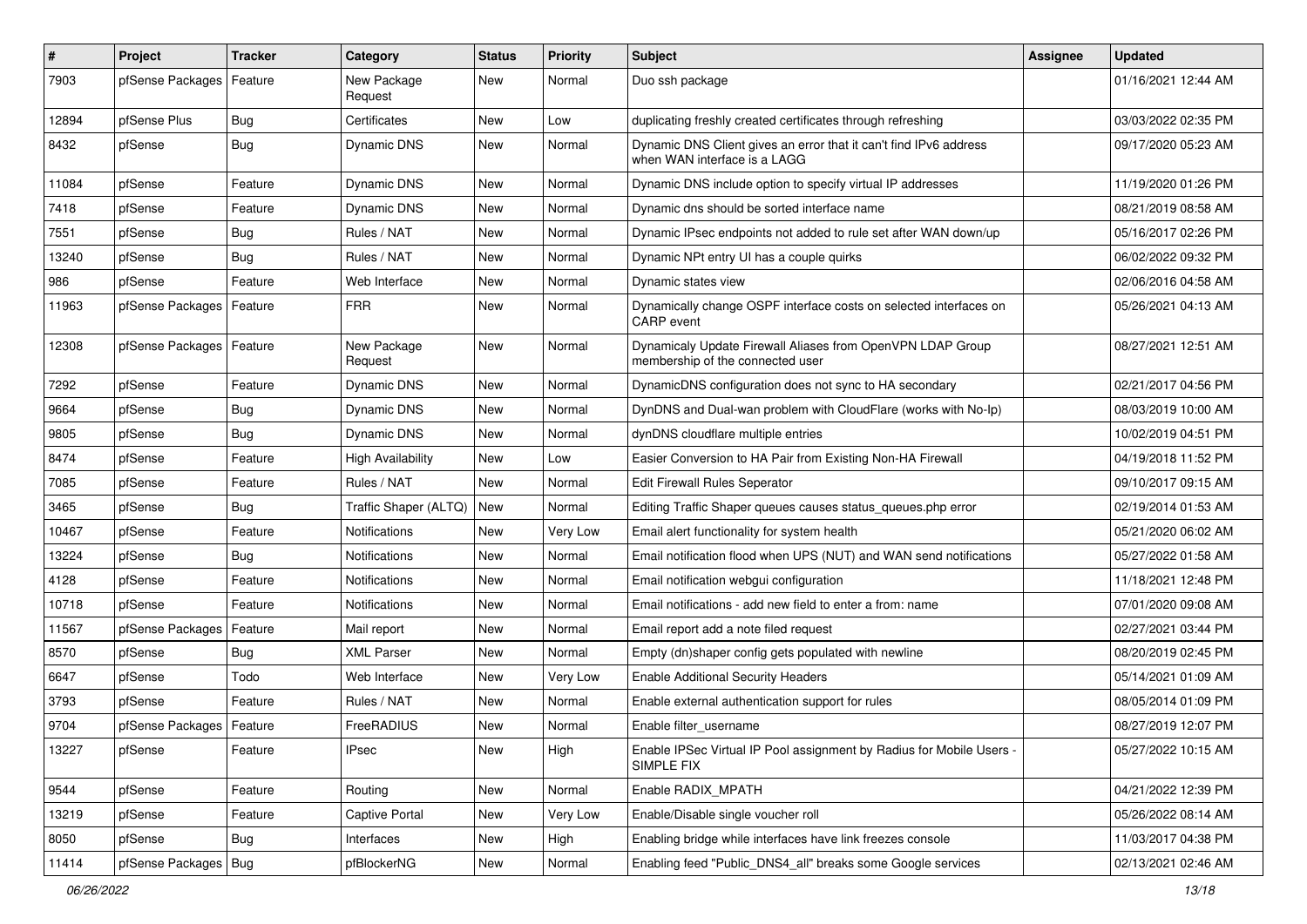| #     | Project          | Tracker    | Category                 | <b>Status</b> | <b>Priority</b> | <b>Subject</b>                                                                                                                  | <b>Assignee</b> | <b>Updated</b>      |
|-------|------------------|------------|--------------------------|---------------|-----------------|---------------------------------------------------------------------------------------------------------------------------------|-----------------|---------------------|
| 13288 | pfSense          | <b>Bug</b> | Configuration<br>Backend | <b>New</b>    | Normal          | Encode FreeRADIUS Custom Options                                                                                                |                 | 06/20/2022 10:36 AM |
| 13287 | pfSense          | Feature    | Configuration<br>Backend | <b>New</b>    | Normal          | Encode OpenVPN Custom Options                                                                                                   |                 | 06/20/2022 10:33 AM |
| 7977  | pfSense          | <b>Bug</b> | Translations             | New           | Normal          | English text shown in stead of translated text (Routing - Gateway<br>groups - edit)                                             |                 | 08/21/2019 11:28 AM |
| 13242 | pfSense          | Feature    | Gateway Monitoring       | New           | Normal          | Enhancements to static route creation/deletion for dpinger monitor IPs                                                          |                 | 06/03/2022 11:20 AM |
| 13280 | pfSense          | <b>Bug</b> | Unknown                  | <b>New</b>    | Normal          | Entries duplicated in /boot/loader.conf                                                                                         |                 | 06/19/2022 11:11 AM |
| 13068 | pfSense          | <b>Bug</b> | Aliases / Tables         | <b>New</b>    | Normal          | Error loading rules when URL Table IPs content is empty                                                                         |                 | 04/17/2022 09:07 PM |
| 8004  | pfSense          | Bug        | <b>NAT Reflection</b>    | <b>New</b>    | Normal          | Error notice for a deleted NAT that had a RULE or an existing NAT<br>which is claimed to have no NAT port                       |                 | 10/24/2017 06:39 PM |
| 9690  | pfSense          | Bug        | Interfaces               | <b>New</b>    | Normal          | Ethernet flow control should be disabled by default                                                                             |                 | 08/19/2019 06:45 PM |
| 9241  | pfSense          | <b>Bug</b> | Interfaces               | <b>New</b>    | Normal          | Ethernet link cycles up/down if "auto-negotiate" is explicitly selected in<br>interface configuration                           |                 | 12/31/2018 08:36 PM |
| 12848 | pfSense          | Feature    | Dynamic DNS              | <b>New</b>    | Normal          | Evaluation of the DynDNS "Result Match" string                                                                                  |                 | 02/22/2022 02:01 AM |
| 11440 | pfSense          | Feature    | Web Interface            | <b>New</b>    | Low             | Expand collapsed sections by clicking anywhere on header                                                                        |                 | 10/28/2021 01:35 PM |
| 8316  | pfSense          | Feature    | Rules / NAT              | New           | Low             | expiration date when creating new rules                                                                                         |                 | 08/21/2019 09:11 AM |
| 2774  | pfSense          | Feature    | DHCP (IPv4)              | <b>New</b>    | Normal          | Extend DHCP Pools code to allow using different subnets                                                                         |                 | 08/19/2019 10:27 AM |
| 12519 | pfSense          | <b>Bug</b> | Authentication           | <b>New</b>    | Normal          | Fail authentication using special character in password via the LDAP<br>connector                                               |                 | 11/12/2021 07:39 AM |
| 7956  | pfSense          | Feature    | Web Interface            | <b>New</b>    | Normal          | Favicon able to match GUI colour setting?                                                                                       |                 | 10/17/2017 06:36 AM |
| 7449  | pfSense Packages | Feature    | OpenVPN Client<br>Export | <b>New</b>    | Normal          | feature request for openvpn-client-export package, add the support for<br>openvpn up and down script, for mapping network drive |                 | 08/06/2019 05:06 PM |
| 11921 | pfSense          | Feature    | <b>DNS Resolver</b>      | <b>New</b>    | Very Low        | Feature Request: Compile unbound with EDNS Client Subnet (ECS)<br>module (--enable-subnet)                                      |                 | 05/14/2021 07:29 AM |
| 13199 | pfSense Packages | Feature    | pfBlockerNG              | <b>New</b>    | Normal          | Feed groups should not have the first listing in the group bar                                                                  |                 | 05/23/2022 06:03 AM |
| 12402 | pfSense Docs     | Todo       | Configuration            | <b>New</b>    | Normal          | Feedback on Configuration - Advanced Configuration Options -<br>Notifications                                                   |                 | 09/24/2021 12:46 AM |
| 12268 | pfSense Docs     | Todo       | <b>Firewall Rules</b>    | <b>New</b>    | Normal          | Feedback on Firewall - Aliases                                                                                                  |                 | 08/17/2021 12:55 AM |
| 12770 | pfSense Docs     | Todo       | <b>Firewall Rules</b>    | <b>New</b>    | Normal          | Feedback on Firewall - Configuring firewall rules                                                                               |                 | 06/25/2022 03:25 PM |
| 12237 | pfSense Docs     | Todo       | Hardware                 | New           | Normal          | Feedback on Hardware — Hardware Tuning and Troubleshooting                                                                      |                 | 08/10/2021 03:13 AM |
| 12659 | pfSense Docs     | Todo       | Hardware                 | New           | Normal          | Feedback on Hardware - Hardware Tuning and Troubleshooting -<br>Flow Control for ix                                             |                 | 01/16/2022 10:22 AM |
| 12411 | pfSense Docs     | Todo       | <b>High Availability</b> | New           | Normal          | Feedback on High Availability - pfSense XML-RPC Config Sync<br>Overview                                                         |                 | 09/29/2021 10:39 AM |
| 11648 | pfSense Docs     | Todo       | Packages                 | New           | Normal          | Feedback on Packages - AWS VPC Wizard - pfSense Plus<br><b>Configuration Details</b>                                            |                 | 03/10/2021 06:30 AM |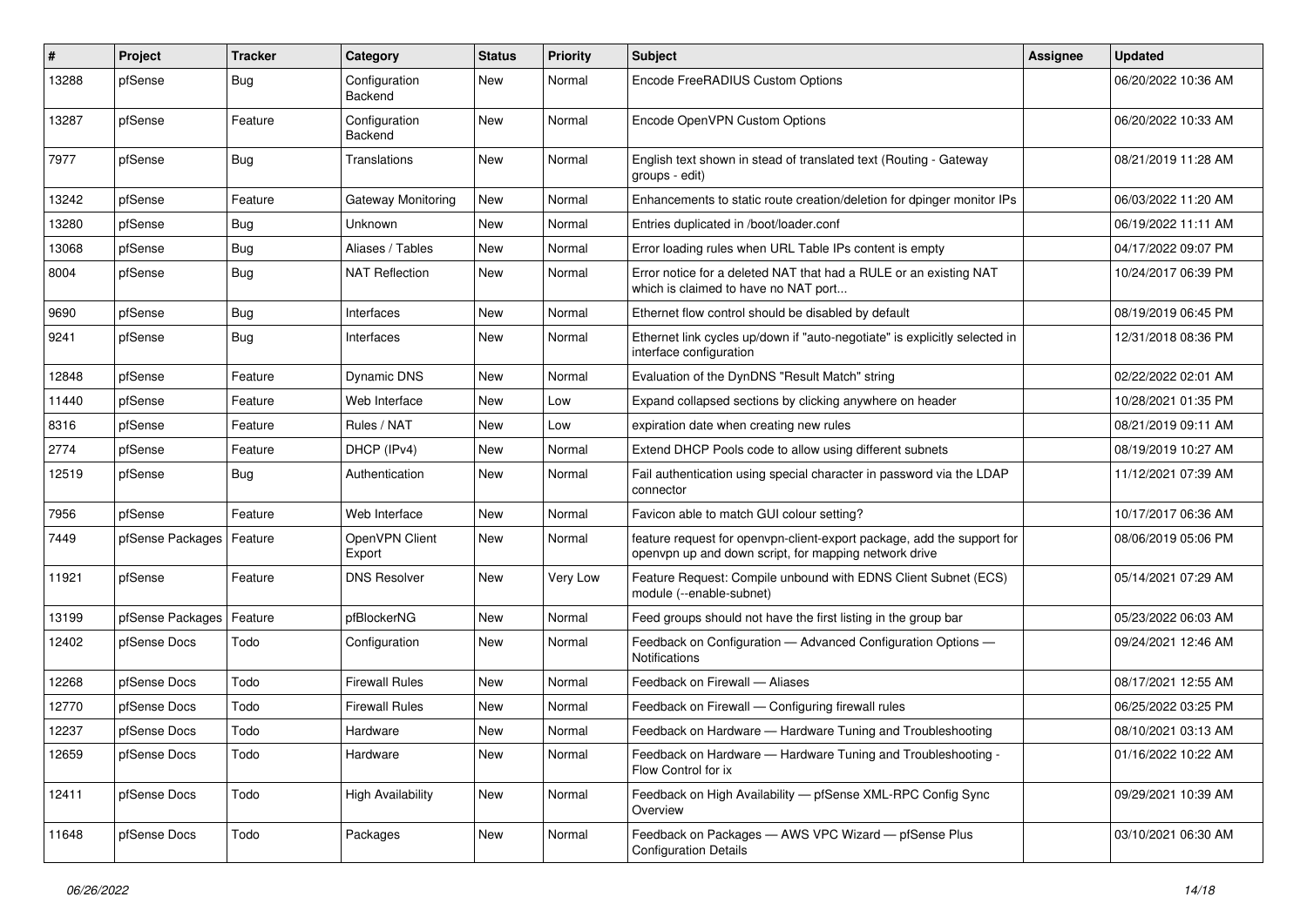| $\sharp$ | Project                | <b>Tracker</b> | Category                 | <b>Status</b> | <b>Priority</b> | <b>Subject</b>                                                                                                                                                     | <b>Assignee</b> | <b>Updated</b>      |
|----------|------------------------|----------------|--------------------------|---------------|-----------------|--------------------------------------------------------------------------------------------------------------------------------------------------------------------|-----------------|---------------------|
| 11026    | pfSense Packages       | Feature        | FreeRADIUS               | <b>New</b>    | Low             | Feedback on Packages - FreeRADIUS package                                                                                                                          |                 | 11/02/2020 07:21 AM |
| 11944    | pfSense Docs           | Todo           | Packages                 | New           | Normal          | Feedback on Packages - FRR Package - Bidirectional Forwarding<br>Detection                                                                                         |                 | 05/21/2021 12:57 AM |
| 12395    | pfSense Docs           | Todo           | Packages                 | <b>New</b>    | Normal          | Feedback on Packages - FRR Package - Border Gateway Protocol<br>- BGP Required Information                                                                         |                 | 09/21/2021 04:32 PM |
| 12098    | pfSense Docs           | Correction     | Configuration            | <b>New</b>    | Normal          | Feedback on pfSense Configuration Recipes - Accessing a<br><b>CPE/Modem from Inside the Firewall</b>                                                               |                 | 07/02/2021 02:30 AM |
| 12787    | pfSense Docs           | Todo           | <b>IPsec</b>             | <b>New</b>    | Normal          | Feedback on pfSense Configuration Recipes - Routing Internet<br>Traffic Through a Site-to-Site IPsec Tunnel                                                        |                 | 02/11/2022 11:28 PM |
| 12883    | pfSense Docs           | Todo           | <b>DNS</b>               | <b>New</b>    | Normal          | Feedback on Services - DNS Resolver - Host Overrides                                                                                                               |                 | 02/28/2022 07:54 PM |
| 12063    | pfSense Docs           | Todo           | <b>Dynamic DNS</b>       | <b>New</b>    | Normal          | Feedback on Services — Dynamic DNS — Configuring RFC 2136<br>Dynamic DNS updates                                                                                   |                 | 06/18/2021 06:24 PM |
| 11714    | pfSense Docs           | New Content    | <b>High Availability</b> | <b>New</b>    | Normal          | Feedback on Troubleshooting - Troubleshooting High Availability<br><b>DHCP Failover</b>                                                                            |                 | 03/21/2021 05:58 PM |
| 11227    | pfSense Packages       | Feature        | pfBlockerNG              | New           | Normal          | Feeds update                                                                                                                                                       |                 | 01/07/2021 12:11 AM |
| 11178    | pfSense Packages       | Feature        | Filer                    | <b>New</b>    | Normal          | Filer do not ask what to do with previous filename                                                                                                                 |                 | 12/31/2020 02:45 AM |
| 11235    | pfSense Packages   Bug |                | Filer                    | <b>New</b>    | Normal          | Filer run script when "state" unchanged                                                                                                                            |                 | 01/08/2021 07:24 AM |
| 13067    | pfSense                | Bug            | <b>FilterDNS</b>         | New           | Normal          | filterdns resolve interval is twice the intended value                                                                                                             |                 | 04/17/2022 07:45 PM |
| 12056    | pfSense                | <b>Bug</b>     | Logging                  | <b>New</b>    | Normal          | Filterlog says "Unknown Option %u"                                                                                                                                 |                 | 06/18/2021 05:51 AM |
| 10493    | pfSense                | Bug            | <b>IPsec</b>             | <b>New</b>    | Normal          | filter_get_vpns_list() issues                                                                                                                                      |                 | 05/06/2020 01:07 AM |
| 10290    | pfSense                | Feature        | Aliases / Tables         | <b>New</b>    | Very Low        | Firewall Aliases Add button on top of list                                                                                                                         |                 | 07/10/2021 01:03 PM |
| 12667    | pfSense Packages       | Bug            | WireGuard                | New           | Normal          | Firewall Crashed After Upgrading Wireguard                                                                                                                         |                 | 01/07/2022 09:18 AM |
| 13045    | pfSense Packages       | Bug            | WireGuard                | <b>New</b>    | Normal          | Firewall floating rules ignore WireGuard traffic                                                                                                                   |                 | 04/11/2022 09:40 AM |
| 12857    | pfSense                | <b>Bug</b>     | Gateways                 | New           | Normal          | Firewall gateway goes away when making changes to Bridge0 device                                                                                                   |                 | 02/27/2022 11:20 AM |
| 10701    | pfSense                | Bug            | Web Interface            | <b>New</b>    | Very Low        | Firewall Log too wide with Rule Description Column                                                                                                                 |                 | 06/25/2020 07:36 AM |
| 11566    | pfSense                | <b>Bug</b>     | Web Interface            | <b>New</b>    | Low             | Firewall Maximum Table Entries "default size" is whatever is entered                                                                                               |                 | 02/27/2021 10:01 AM |
| 13144    | pfSense                | <b>Bug</b>     | Rules / NAT              | New           | Very Low        | Firewall rule entries can get out of sync when entries are deleted while<br>other administrators are editing entries simultaneously                                |                 | 05/10/2022 07:26 AM |
| 7373     | pfSense                | <b>Bug</b>     | Rules / NAT              | <b>New</b>    | Normal          | Firewall schedules GUI needs to be redone from scratch                                                                                                             |                 | 08/21/2019 08:56 AM |
| 13051    | pfSense                | Bug            | Traffic Shaper (ALTQ)    | New           | Normal          | Firewall traffic shaper by interface selection unknow                                                                                                              |                 | 04/12/2022 07:03 AM |
| 8270     | pfSense                | Todo           | Web Interface            | New           | Very Low        | Fix grammatically erroneous repetition                                                                                                                             |                 | 01/11/2018 08:19 AM |
| 11232    | pfSense                | Bug            | <b>Operating System</b>  | New           | Normal          | Fix pfSense_fsync                                                                                                                                                  |                 | 01/08/2021 08:53 AM |
| 10503    | pfSense Packages       | Bug            | <b>FRR</b>               | <b>New</b>    | Normal          | Flapping any GW in multi-WAN influences restating all IPsec tunnels<br>in FRR which leads to dropping all IPsec VTI static routes and related<br><b>BGP</b> issues |                 | 05/08/2020 07:51 PM |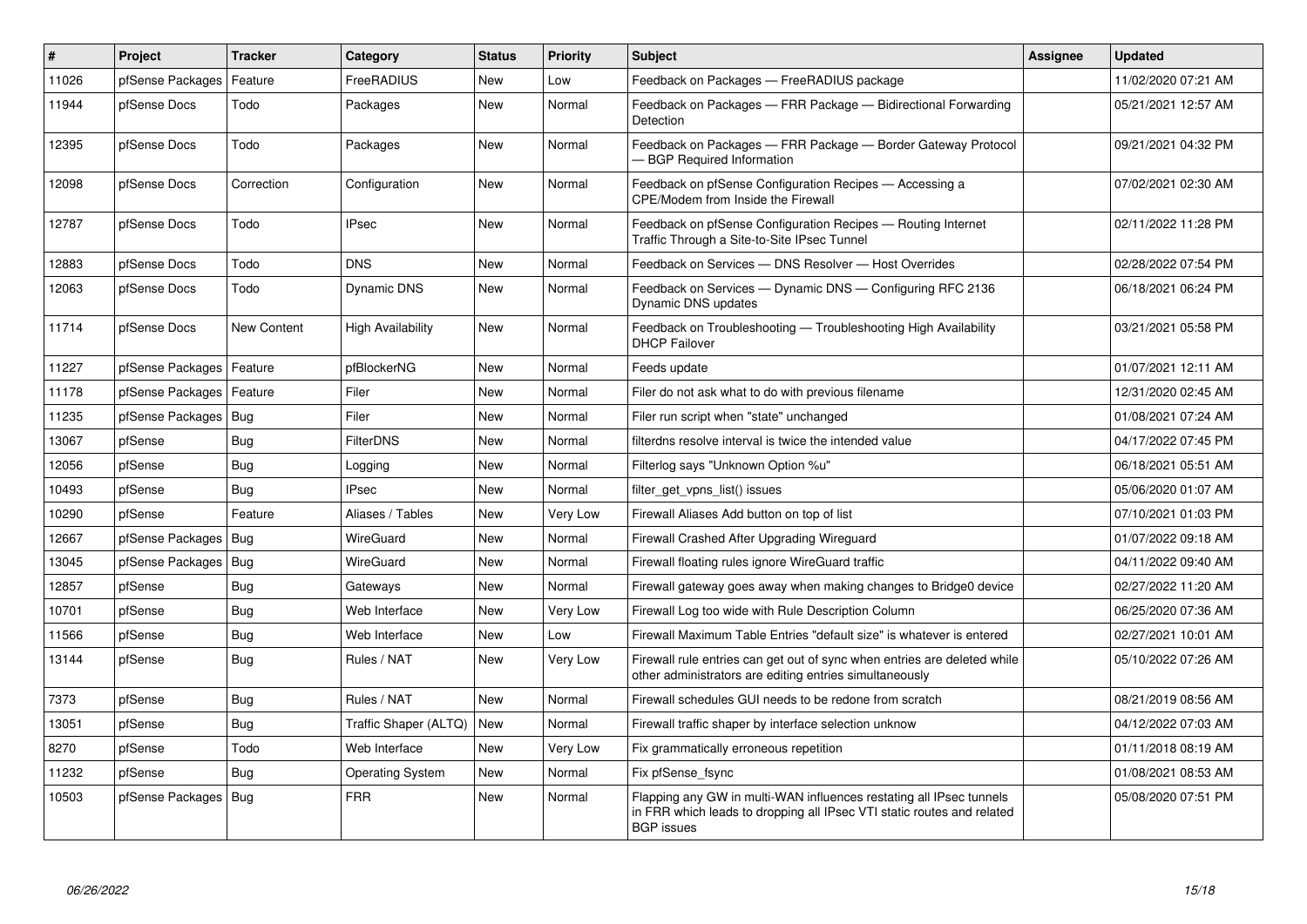| $\pmb{\#}$ | Project          | <b>Tracker</b> | Category               | <b>Status</b> | <b>Priority</b> | <b>Subject</b>                                                                                                                          | <b>Assignee</b> | <b>Updated</b>      |
|------------|------------------|----------------|------------------------|---------------|-----------------|-----------------------------------------------------------------------------------------------------------------------------------------|-----------------|---------------------|
| 13161      | pfSense          | Feature        | Web Interface          | <b>New</b>    | Very Low        | FLASH PORT'S LED button, to help quickly find port that need to be<br>connected to patch&cable                                          |                 | 05/14/2022 06:35 AM |
| 13046      | pfSense          | Bug            | Rules / NAT            | <b>New</b>    | Normal          | Floating rule applied to IPv6 interface with a SLAAC DHCPv6 gateway<br>reports error on boot                                            |                 | 04/11/2022 09:50 AM |
| 6627       | pfSense          | Bug            | Rules / NAT            | <b>New</b>    | Normal          | floating tab match rules ignore quick action so should be removed                                                                       |                 | 07/18/2016 02:15 PM |
| 8752       | pfSense Packages | <b>Bug</b>     | squidguard             | <b>New</b>    | Normal          | For SquidGuard in "Common ACL" menu "Target Rules List" "access"<br>option always stays with default value '---' for my Target category |                 | 08/06/2018 05:53 AM |
| 7934       | pfSense          | Feature        | Dashboard              | <b>New</b>    | Very Low        | format support phone# for international use                                                                                             |                 | 10/12/2017 04:38 PM |
| 11522      | pfSense Packages | <b>Bug</b>     | Zabbix                 | <b>New</b>    | Normal          | fping6 error                                                                                                                            |                 | 02/24/2021 07:13 AM |
| 8589       | pfSense Packages | Bug            | FreeRADIUS             | <b>New</b>    | Normal          | FreeRadius 0.15.5 2 ignoring tunnelled-reply=no                                                                                         |                 | 02/18/2019 03:40 PM |
| 8513       | pfSense Packages | Bug            | FreeRADIUS             | <b>New</b>    | High            | Freeradius 3.x Idap problem                                                                                                             |                 | 02/18/2019 05:22 PM |
| 10695      | pfSense Packages | Bug            | FreeRADIUS             | <b>New</b>    | Normal          | FreeRadius Accounting skipping MBs after reboot due to power down                                                                       |                 | 06/24/2020 04:49 AM |
| 8031       | pfSense Packages | Feature        | FreeRADIUS             | <b>New</b>    | Normal          | FreeRADIUS copy entry function                                                                                                          |                 | 08/16/2019 01:01 PM |
| 11534      | pfSense Packages | Regression     | FreeRADIUS             | <b>New</b>    | High            | FreeRADIUS EAP anonymous connection forbidden out-of-tunnel                                                                             |                 | 07/14/2021 02:32 AM |
| 4506       | pfSense Packages | Feature        | FreeRADIUS             | <b>New</b>    | Normal          | FreeRADIUS groups/hunt groups                                                                                                           |                 | 03/10/2015 08:51 PM |
| 12982      | pfSense Packages | Bug            | FreeRADIUS             | <b>New</b>    | Normal          | FreeRadius RadReply table entries missing from pf                                                                                       |                 | 06/19/2022 05:38 PM |
| 11802      | pfSense Packages | Bug            | FreeRADIUS             | <b>New</b>    | Normal          | FreeRADIUS sync                                                                                                                         |                 | 05/10/2021 04:18 AM |
| 12126      | pfSense Packages | Bug            | FreeRADIUS             | <b>New</b>    | Normal          | freeradius3 0.15.7 31                                                                                                                   |                 | 10/11/2021 08:21 AM |
| 10935      | pfSense Packages | <b>Bug</b>     | FRR                    | <b>New</b>    | Normal          | FRR 0.6.7-6 - BGPD service recycled IPv6 without Route Map                                                                              |                 | 12/30/2020 05:00 PM |
| 10516      | pfSense Packages | <b>Bug</b>     | <b>FRR</b>             | <b>New</b>    | Normal          | <b>FRR Access list</b>                                                                                                                  |                 | 12/06/2020 11:02 PM |
| 11841      | pfSense Packages | <b>Bug</b>     | FRR                    | <b>New</b>    | Normal          | FRR access lists default bahavior changed to permit by default                                                                          |                 | 04/22/2021 09:52 AM |
| 11650      | pfSense Packages | <b>Bug</b>     | FRR                    | New           | Very Low        | FRR configuration broken on restore of manually edited FRR config<br>sections                                                           |                 | 03/10/2021 08:50 AM |
| 12889      | pfSense Packages | Feature        | <b>FRR</b>             | <b>New</b>    | Normal          | FRR GUI add set ipv6 next-hop global                                                                                                    |                 | 03/02/2022 06:10 AM |
| 11835      | pfSense Packages | <b>Bug</b>     | <b>FRR</b>             | <b>New</b>    | Normal          | FRR OSPF redistributed connected routes disappearing                                                                                    |                 | 04/22/2021 07:11 AM |
| 11158      | pfSense Packages | <b>Bug</b>     | <b>FRR</b>             | <b>New</b>    | High            | FRR Prefix Lists                                                                                                                        |                 | 12/30/2020 04:55 PM |
| 8547       | pfSense Packages | Feature        | New Package<br>Request | <b>New</b>    | Normal          | fwknop Port Knocking Package                                                                                                            |                 | 02/08/2021 12:17 PM |
| 8743       | pfSense          | Todo           | Gateways               | <b>New</b>    | Low             | Gateway Groups page should list gateways in tier order                                                                                  |                 | 08/14/2019 12:16 PM |
| 7671       | pfSense          | Feature        | Gateway Monitoring     | <b>New</b>    | Normal          | Gateway Monitoring Via Custom Script or Telnet.                                                                                         |                 | 09/18/2020 02:59 PM |
| 3312       | pfSense          | Bug            | <b>IPsec</b>           | <b>New</b>    | Normal          | Gateway on IPsec rules is not functional in pf                                                                                          |                 | 01/28/2020 10:09 PM |
| 8343       | pfSense          | <b>Bug</b>     | Gateways               | <b>New</b>    | Normal          | Gateway Routes (Default Routes) not removed in Kernel when<br>removed from GUI                                                          |                 | 05/14/2020 01:22 AM |
| 12534      | pfSense Plus     | Feature        | Hardware / Drivers     | New           | Normal          | Generate a ISO Image for Remote Restore of pfSense Plus on the<br>XG-1537 and 1541 units with IPMI                                      |                 | 05/30/2022 10:28 AM |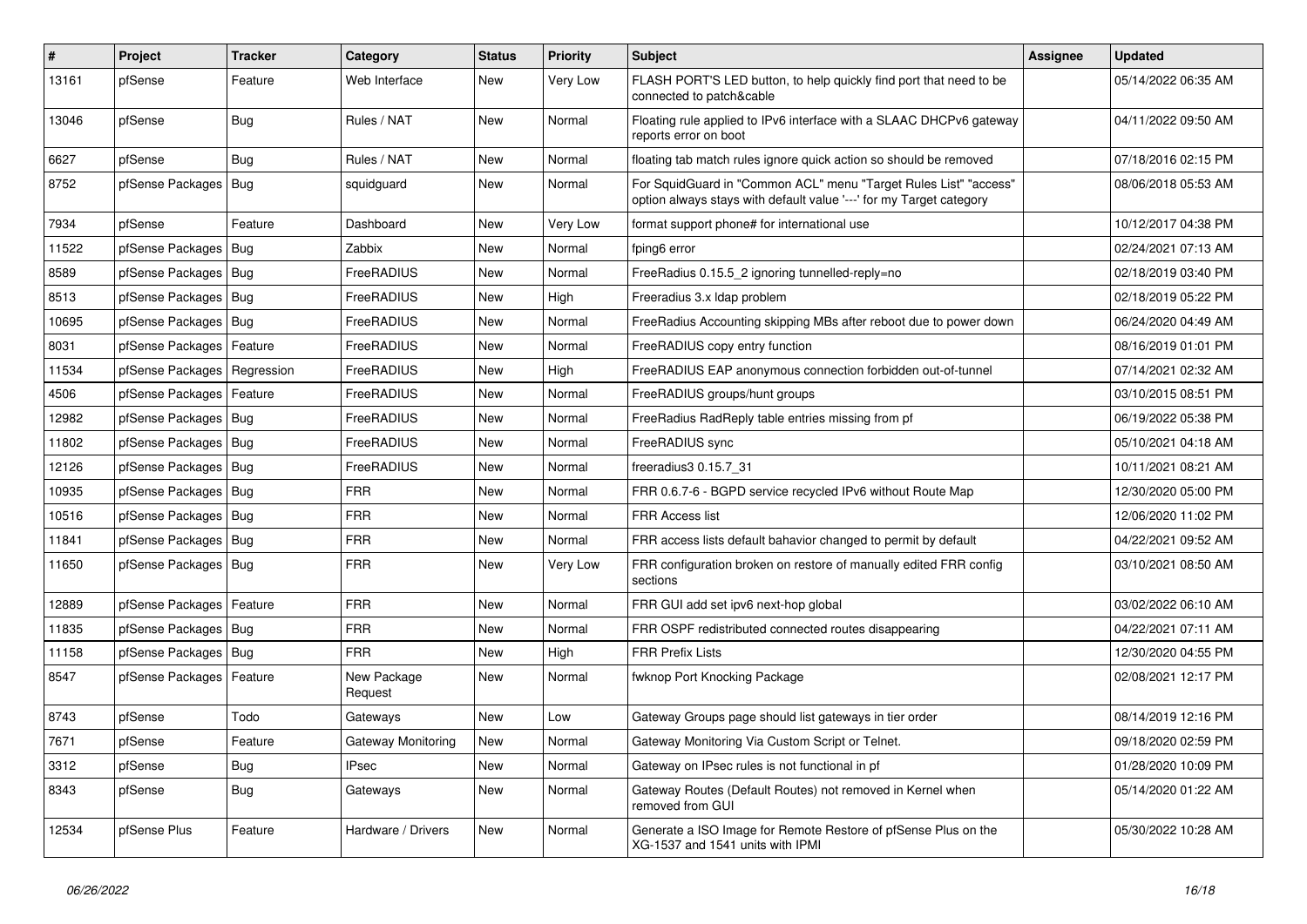| $\sharp$ | Project                    | <b>Tracker</b> | Category                     | <b>Status</b> | <b>Priority</b> | Subject                                                                                                                            | <b>Assignee</b> | <b>Updated</b>      |
|----------|----------------------------|----------------|------------------------------|---------------|-----------------|------------------------------------------------------------------------------------------------------------------------------------|-----------------|---------------------|
| 7289     | pfSense                    | Bug            | Certificates                 | New           | Low             | Generating 4096bit Certificate                                                                                                     |                 | 08/14/2019 09:56 AM |
| 7821     | pfSense                    | Bug            | DHCP (IPv6)                  | <b>New</b>    | Normal          | GIF does not support broadcast                                                                                                     |                 | 08/29/2017 10:50 AM |
| 11872    | pfSense                    | <b>Bug</b>     | Interfaces                   | New           | Normal          | gif interfaces reporting incorrect traffic counters                                                                                |                 | 12/30/2021 04:00 AM |
| 11266    | pfSense Packages   Feature |                | AutoConfigBackup             | New           | Very Low        | Give an option to list restore point in "reverse" order/latest at the top.                                                         |                 | 01/19/2021 06:58 PM |
| 9942     | pfSense                    | Feature        | <b>Operating System</b>      | New           | Normal          | Give pfSense the possibility to change the keyboard Layout for<br>console users                                                    |                 | 01/22/2021 02:33 AM |
| 4503     | pfSense Packages   Feature |                | New Package<br>Request       | New           | Normal          | GNUGateKeeper H.323 Proxy Package                                                                                                  |                 | 08/27/2019 02:54 AM |
| 12625    | pfSense                    | Feature        | Logging                      | New           | Normal          | Granular logging options for default firewall rules.                                                                               |                 | 12/21/2021 06:39 PM |
| 521      | pfSense                    | Feature        | User Manager /<br>Privileges | New           | Normal          | Group manager Assigned Permissions                                                                                                 |                 | 04/18/2010 02:59 PM |
| 6738     | pfSense                    | Feature        | Web Interface                | New           | Normal          | GUI Action Buttons replicated to the top of the List                                                                               |                 | 07/10/2021 01:04 PM |
| 12483    | pfSense                    | <b>Bug</b>     | Configuration<br>Backend     | New           | Normal          | GUI creates inconsistent config.xml                                                                                                |                 | 10/23/2021 06:48 AM |
| 2323     | pfSense                    | Feature        | DHCP (IPv4)                  | New           | Low             | GUI doesn't allow to configure DHCP server to serve IP addresses<br>belonging to subnets wich are not associated with an interface |                 | 08/19/2019 10:27 AM |
| 11666    | pfSense                    | <b>Bug</b>     | Logging                      | New           | Normal          | GUI Firewall log search not parsing filter.log beyond hard coded limit                                                             |                 | 03/12/2021 11:38 AM |
| 7957     | pfSense                    | Feature        | Web Interface                | New           | Normal          | GUI theme - separate "colour" from "compact/normal" in theme<br>dropdown                                                           |                 | 10/17/2017 06:58 AM |
| 6861     | pfSense Packages   Bug     |                | haproxy                      | New           | Normal          | Ha-Proxy duplicated backend used in place of original backend                                                                      |                 | 02/18/2019 05:30 PM |
| 12427    | pfSense Packages   Todo    |                | haproxy                      | New           | Normal          | ha-proxy: action order in the GUI is not keeped in the resulting<br>ha-proxy configuration                                         |                 | 10/06/2021 07:02 AM |
| 13039    | pfSense Packages   Feature |                | AWS VPC                      | <b>New</b>    | Normal          | Handle transit gateway VPNs in the AWS VPN wizard                                                                                  |                 | 04/11/2022 07:31 AM |
| 11036    | pfSense Packages   Bug     |                | haproxy                      | <b>New</b>    | Normal          | <b>HAproxy ACL</b>                                                                                                                 |                 | 02/11/2022 11:27 AM |
| 8982     | pfSense Packages           | Feature        | haproxy                      | New           | Normal          | HAproxy ACL support for map in configuration UI                                                                                    |                 | 06/25/2019 01:49 AM |
| 12249    | pfSense                    | Bug            | Backup / Restore             | New           | Normal          | HAProxy causing failed ACB backups                                                                                                 |                 | 11/15/2021 11:58 PM |
| 11000    | pfSense Packages   Bug     |                | haproxy                      | New           | Very Low        | haproxy deprecated trick suggested                                                                                                 |                 | 12/23/2020 02:55 PM |
| 9500     | pfSense Packages   Bug     |                | haproxy                      | New           | Normal          | HAproxy does not delete non-applicable action config                                                                               |                 | 01/18/2022 06:28 AM |
| 9261     | pfSense Packages   Bug     |                | haproxy                      | New           | Normal          | haproxy GUI failure                                                                                                                |                 | 01/08/2019 12:41 PM |
| 9247     | pfSense Packages   Bug     |                | haproxy                      | New           | Low             | HAProxy multiple server selection on stats pages doesn't work                                                                      |                 | 01/02/2019 04:44 PM |
| 7462     | pfSense Packages   Bug     |                | haproxy                      | New           | Normal          | HAproxy not rebinding properly after WAN DHCP IP change                                                                            |                 | 01/11/2018 09:15 AM |
| 8902     | pfSense Packages   Bug     |                | haproxy                      | New           | Normal          | HAproxy package not use custom DNS for lookup on apply new config                                                                  |                 | 09/16/2018 08:16 AM |
| 8869     | pfSense Packages   Feature |                | haproxy                      | New           | Normal          | HAproxy should use RFC 7919 DH parameter files                                                                                     |                 | 10/17/2018 10:46 AM |
| 9077     | pfSense Packages   Feature |                | haproxy                      | New           | Normal          | haproxy UI: Add seperator lines                                                                                                    |                 | 10/29/2018 06:06 AM |
| 6784     | pfSense Packages   Bug     |                | haproxy                      | New           | Normal          | HAProxy version .48 will not use URL Table Alias for front end listener                                                            |                 | 02/18/2019 05:32 PM |